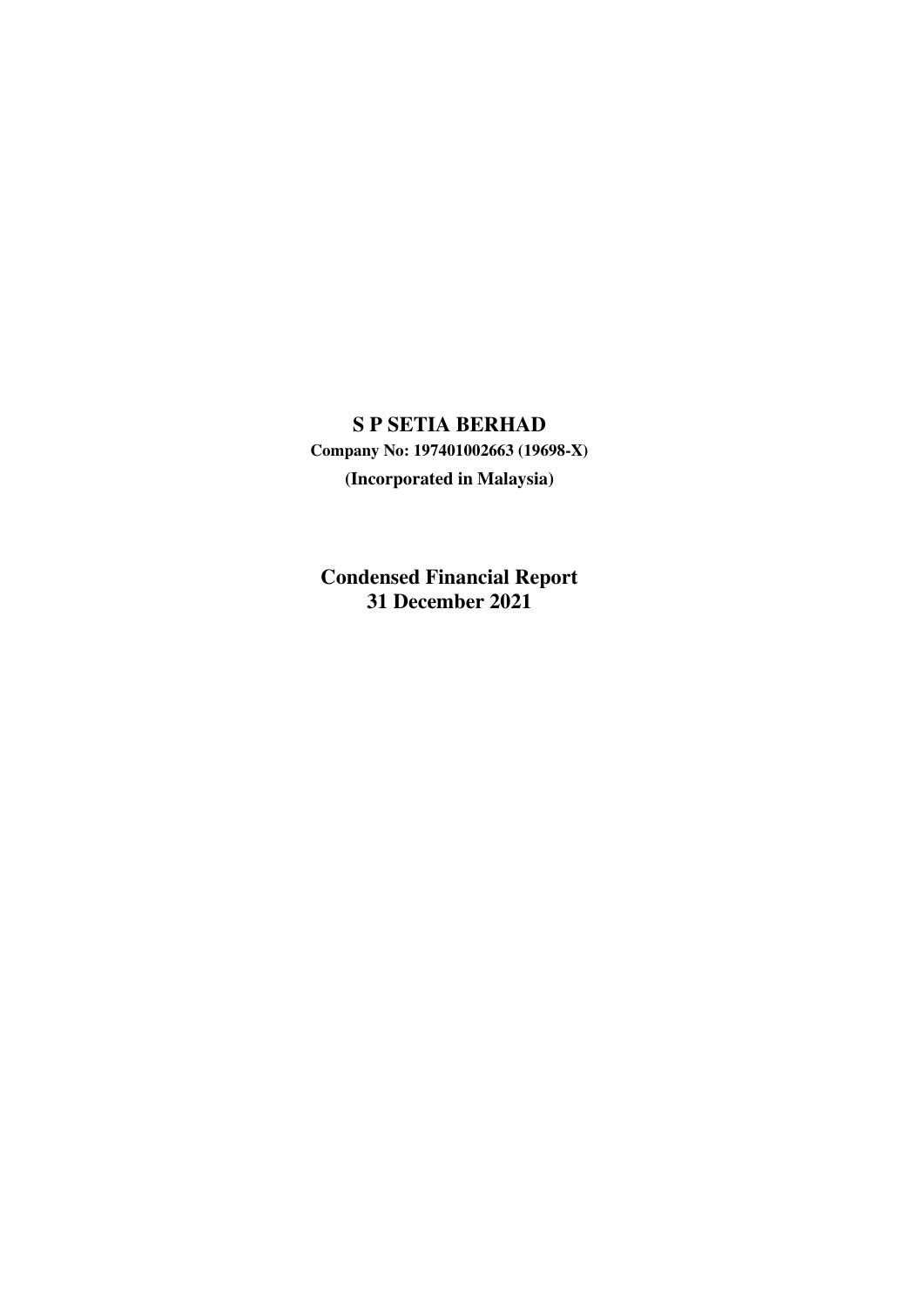# **S P SETIA BERHAD Company No: 197401002663 (19698-X) (Incorporated in Malaysia)**

# **Condensed Financial Report - 31 December 2021**

|                                                                                                    | Page No.  |
|----------------------------------------------------------------------------------------------------|-----------|
| Condensed Consolidated Statement of Financial Position                                             |           |
| Condensed Consolidated Statement of Comprehensive Income                                           | 2         |
| Condensed Consolidated Statement of Changes In Equity                                              | 3         |
| Condensed Consolidated Statement of Cash Flows                                                     | $4 - 5$   |
| Notes to the Condensed Financial Report                                                            | $6 - 13$  |
| Additional Information Required by the Listing Requirements of<br>Bursa Malaysia Securities Berhad | $14 - 20$ |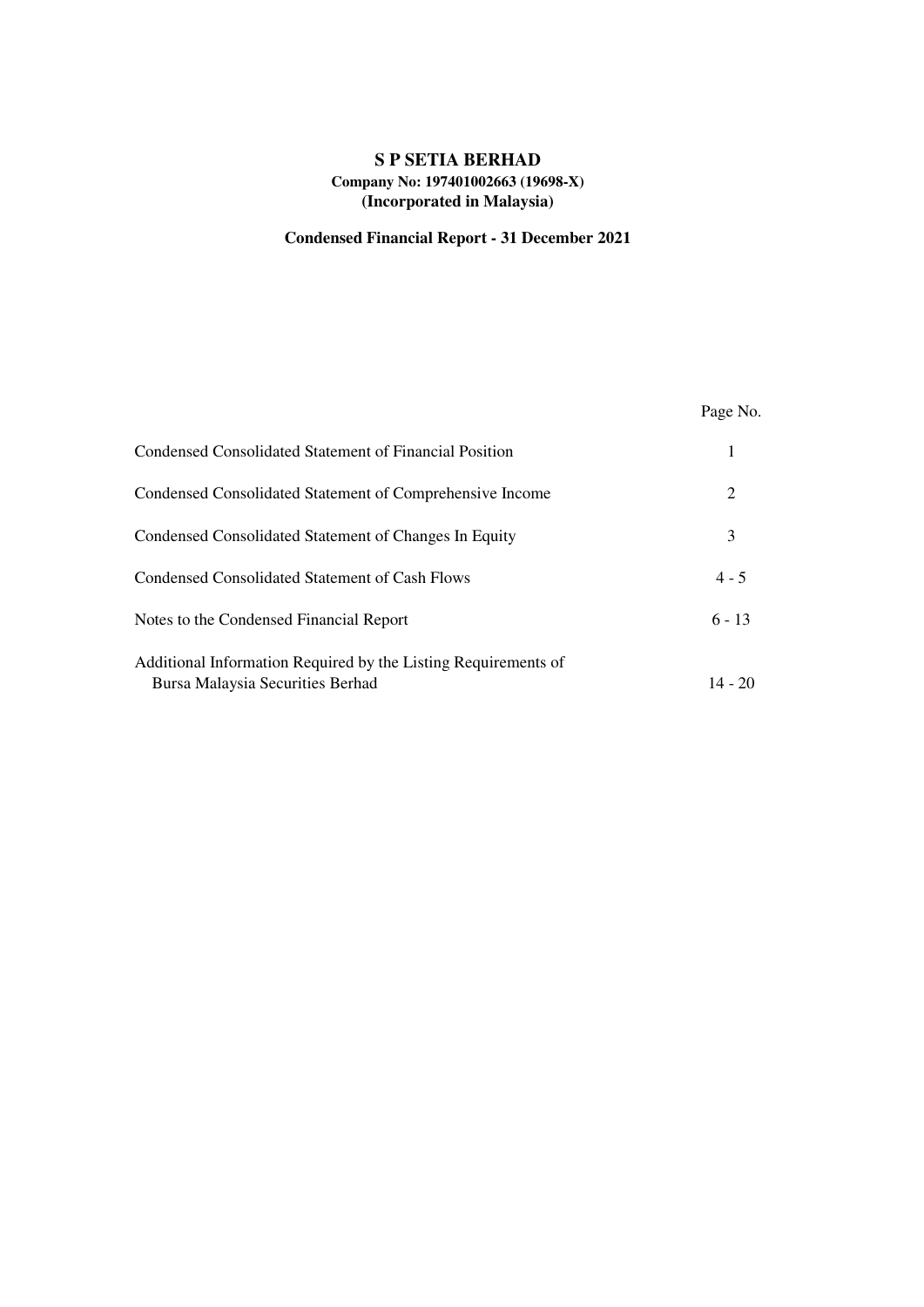#### **S P SETIA BERHAD (Company No: 197401002663 (19698-X)) (Incorporated in Malaysia) CONDENSED CONSOLIDATED STATEMENT OF FINANCIAL POSITION AS AT 31 DECEMBER 2021** *(The figures have been audited)*

|                                                                               | As At<br>31/12/2021<br><b>RM'000</b> | As At<br>31/12/2020<br><b>RM'000</b><br><b>Restated</b> |
|-------------------------------------------------------------------------------|--------------------------------------|---------------------------------------------------------|
| <b>ASSETS</b>                                                                 |                                      |                                                         |
| <b>Non-current assets</b>                                                     |                                      |                                                         |
| Property, plant and equipment                                                 | 725,965                              | 703,811                                                 |
| Right-of-use - property, plant and equipment                                  | 1,852<br>2,046,487                   | 2,341<br>2,034,472                                      |
| Investment properties<br>Right-of-use - investment properties                 | 46,940                               | 69,054                                                  |
| Inventories - land held for property development                              | 12,534,255                           | 12,661,069                                              |
| Intangible asset                                                              | 13,488                               | 13,385                                                  |
| Investments in joint ventures                                                 | 3,455,185                            | 2,703,702                                               |
| Investments in associated companies<br>Other investments                      | 565,362<br>96                        | 559,857<br>96                                           |
| Amounts owing by joint ventures                                               | 69,785                               | 69,785                                                  |
| Trade receivables                                                             | 64,891                               | 28,824                                                  |
| Other receivables, deposits and prepayments                                   | 79,606                               | 73,464                                                  |
| Deferred tax assets                                                           | 315,812<br>19,919,724                | 329,766<br>19,249,626                                   |
| <b>Current assets</b>                                                         |                                      |                                                         |
| Trade receivables                                                             | 738,641                              | 849,503                                                 |
| Contract assets                                                               | 1,290,160                            | 1,263,891                                               |
| Other receivables, deposits and prepayments                                   | 233,651<br>139,670                   | 238,969                                                 |
| Inventories - land held for sales<br>Inventories - property development costs | 2,895,419                            | 3,127,216                                               |
| Inventories - completed properties and others                                 | 1,049,646                            | 1,096,541                                               |
| Contract cost assets                                                          | 1,708,206                            | 1,433,530                                               |
| Amounts owing by joint ventures                                               | 84,514                               | 82,589                                                  |
| Amounts owing by associated companies<br>Amounts owing by related parties     | 2,464<br>276                         | 4,336<br>458                                            |
| Current tax assets                                                            | 50,793                               | 84,889                                                  |
| Short-term funds                                                              | 1,401,604                            | 1,485,695                                               |
| Short-term deposits                                                           | 206,190                              | 208,725                                                 |
| Cash and bank balances                                                        | 1,463,422<br>11,264,656              | 1,224,816<br>11,101,158                                 |
| <b>TOTAL ASSETS</b>                                                           | 31,184,380                           | 30,350,784                                              |
|                                                                               |                                      |                                                         |
| <b>EQUITY AND LIABILITIES</b><br><b>EQUITY</b>                                |                                      |                                                         |
| Share capital                                                                 | 8,490,225                            | 8,468,287                                               |
| Share capital - RCPS-i A                                                      | 1,087,363                            | 1,087,363                                               |
| Share capital - RCPS-i B                                                      | 1,035,218                            | 1,035,218                                               |
| Reserves<br>Share-based payment reserve                                       | 86,927                               | 132,400                                                 |
| Reserve on acquisition arising from common control                            | (1,295,884)                          | (1,295,884)                                             |
| Exchange translation reserve                                                  | 107,157                              | 75,042                                                  |
| Retained earnings                                                             | 4,664,527                            | 4,478,816                                               |
| <b>Equity attributable to owners of the Company</b>                           | 14,175,533                           | 13,981,242                                              |
| Non-controlling interests<br><b>Total equity</b>                              | 1,456,206<br>15,631,739              | 1,418,367<br>15,399,609                                 |
|                                                                               |                                      |                                                         |
| <b>LIABILITIES</b>                                                            |                                      |                                                         |
| <b>Non-current liabilities</b><br>Redeemable cumulative preference shares     | 37,965                               | 37,140                                                  |
| Other payables and accruals                                                   | 61,850                               | 69,267                                                  |
| Long-term borrowings                                                          | 9,308,641                            | 9,357,935                                               |
| Lease liabilities                                                             | 823                                  | 1,167                                                   |
| Deferred tax liabilities                                                      | 446,104                              | 465,006                                                 |
| <b>Current liabilities</b>                                                    | 9,855,383                            | 9,930,515                                               |
| Trade payables                                                                | 1,495,050                            | 1,495,462                                               |
| Contract liabilities                                                          | 119,275<br>804,019                   | 152,467<br>759,880                                      |
| Other payables and accruals<br>Short-term borrowings                          | 3,247,231                            | 2,583,271                                               |
| Lease liabilities                                                             | 1,155                                | 1,290                                                   |
| Current tax liabilities                                                       | 30,012                               | 27,278                                                  |
| Amounts owing to related parties                                              | 516                                  | 1,012                                                   |
| <b>Total liabilities</b>                                                      | 5,697,258<br>15,552,641              | 5,020,660<br>14,951,175                                 |
| <b>TOTAL EQUITY AND LIABILITIES</b>                                           | 31,184,380                           | 30,350,784                                              |
|                                                                               |                                      |                                                         |
| Net assets per share attributable to owners of the Company                    | 2.96                                 | 2.92                                                    |

(The Condensed Consolidated Statement of Financial Position should be read in conjunction with the audited financial statements for the financial year ended 31 December 2020 and the accompanying explanatory notes in this report.)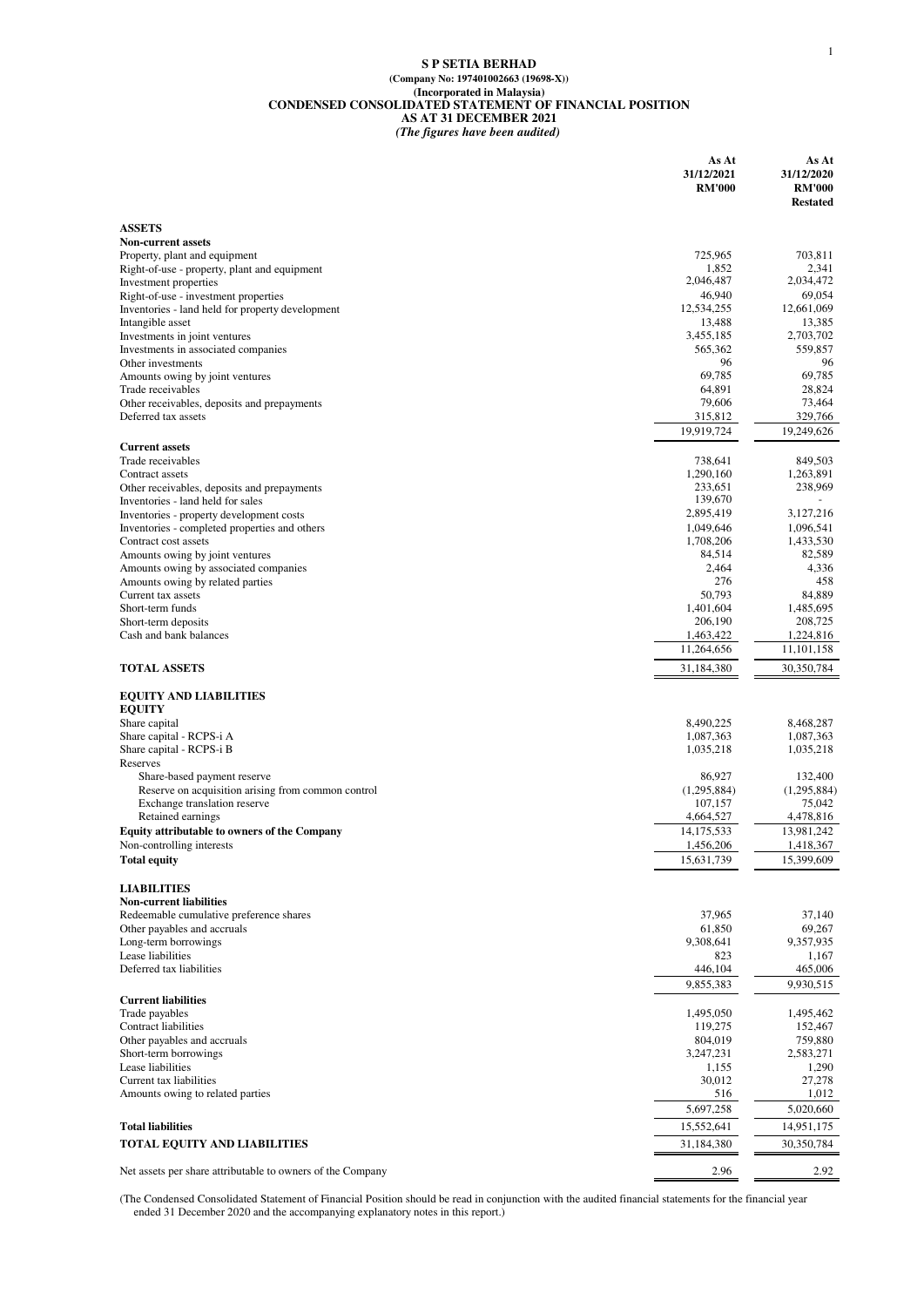#### **S P SETIA BERHAD (Company No.: 197401002663 (19698-X)) (Incorporated in Malaysia) CONDENSED CONSOLIDATED STATEMENT OF COMPREHENSIVE INCOME FOR THE FINANCIAL YEAR ENDED 31 DECEMBER 2021** *(The figures have been audited)*

| 31/12/2021<br>31/12/2021<br>31/12/2020<br>31/12/2020<br><b>RM'000</b><br><b>RM'000</b><br><b>RM'000</b><br><b>RM'000</b><br><b>Restated</b><br><b>Restated</b><br>Revenue<br>1,032,604<br>1,113,663<br>3,762,748<br>3,228,117<br>Cost of sales<br>- Operational cost of sales<br>(738,970)<br>(857, 619)<br>(2,757,255)<br>(2,403,714)<br>- Reversal/(Impairment) of completed inventories<br>317<br>491<br>1,534<br>293,951<br>256,535<br>1,007,027<br>696,340<br>Gross profit<br>Other income<br>39,477<br>39,328<br>153,050<br>153,047<br>Selling and marketing expenses<br>(12, 857)<br>(17, 284)<br>(50,072)<br>Administrative and general expenses<br>(110, 572)<br>(103, 270)<br>(376, 344)<br>(360, 718)<br>Gain/(Loss) on foreign exchange<br>- Realised<br>(8)<br>(20)<br>1,123<br>(21)<br>- Unrealised<br>(1,659)<br>(16, 534)<br>(12, 727)<br>Share of results of joint ventures<br>23,689<br>(12, 421)<br>5,644<br>(372, 550)<br>Share of results of associated companies<br>4,086<br>(5,792)<br>8,888<br>1,097<br>Finance costs<br>(42,903)<br>(21, 828)<br>(194, 125)<br>(211, 688)<br>188,777<br>123,141<br>542,464<br>Profit/(Loss) before tax<br>Taxation<br>(62, 139)<br>(39, 426)<br>(195, 119)<br>(88,029)<br>126,638<br>83,715<br>347,345<br>Profit/(Loss) for the period/year<br>Other comprehensive income, net of tax:<br>Item that may be reclassified to profit or loss in subsequent periods:<br>- Exchange differences on translation of foreign operations<br>1,885<br>76,172<br>32,183<br>102,180<br>128,523<br>159,887<br>379,528<br>(142, 365)<br>Total comprehensive income/(loss) for the period/year<br>Profit/(Loss) attributable to:<br>Owners of the Company<br>123,315<br>56,503<br>284,365<br>(320, 747)<br>27,212<br>Non-controlling interests<br>3,323<br>62,980<br>76,202<br>126,638<br>83,715<br>347,345<br>Total comprehensive income/(loss) attributable to:<br>Owners of the Company<br>125,204<br>132,720<br>316,480<br>(218, 538)<br>Non-controlling interests<br>3,319<br>27,167<br>63,048<br>76,173<br>128,523<br>159,887<br>379,528<br>(142, 365)<br>Earnings per share attributable to owners of the Company<br>- Basic earnings/(loss) per share (sen)<br>3.02<br>1.39<br>3.75<br>(11.18)<br>- Diluted earnings/(loss) per share (sen)<br>3.01<br>1.39<br>3.74 | <b>3 MONTHS ENDED</b> | <b>12 MONTHS ENDED</b> |            |  |
|-----------------------------------------------------------------------------------------------------------------------------------------------------------------------------------------------------------------------------------------------------------------------------------------------------------------------------------------------------------------------------------------------------------------------------------------------------------------------------------------------------------------------------------------------------------------------------------------------------------------------------------------------------------------------------------------------------------------------------------------------------------------------------------------------------------------------------------------------------------------------------------------------------------------------------------------------------------------------------------------------------------------------------------------------------------------------------------------------------------------------------------------------------------------------------------------------------------------------------------------------------------------------------------------------------------------------------------------------------------------------------------------------------------------------------------------------------------------------------------------------------------------------------------------------------------------------------------------------------------------------------------------------------------------------------------------------------------------------------------------------------------------------------------------------------------------------------------------------------------------------------------------------------------------------------------------------------------------------------------------------------------------------------------------------------------------------------------------------------------------------------------------------------------------------------------------------------------------------------------------------------------------------------------------------------------------------|-----------------------|------------------------|------------|--|
|                                                                                                                                                                                                                                                                                                                                                                                                                                                                                                                                                                                                                                                                                                                                                                                                                                                                                                                                                                                                                                                                                                                                                                                                                                                                                                                                                                                                                                                                                                                                                                                                                                                                                                                                                                                                                                                                                                                                                                                                                                                                                                                                                                                                                                                                                                                       |                       |                        |            |  |
|                                                                                                                                                                                                                                                                                                                                                                                                                                                                                                                                                                                                                                                                                                                                                                                                                                                                                                                                                                                                                                                                                                                                                                                                                                                                                                                                                                                                                                                                                                                                                                                                                                                                                                                                                                                                                                                                                                                                                                                                                                                                                                                                                                                                                                                                                                                       |                       |                        |            |  |
|                                                                                                                                                                                                                                                                                                                                                                                                                                                                                                                                                                                                                                                                                                                                                                                                                                                                                                                                                                                                                                                                                                                                                                                                                                                                                                                                                                                                                                                                                                                                                                                                                                                                                                                                                                                                                                                                                                                                                                                                                                                                                                                                                                                                                                                                                                                       |                       |                        |            |  |
|                                                                                                                                                                                                                                                                                                                                                                                                                                                                                                                                                                                                                                                                                                                                                                                                                                                                                                                                                                                                                                                                                                                                                                                                                                                                                                                                                                                                                                                                                                                                                                                                                                                                                                                                                                                                                                                                                                                                                                                                                                                                                                                                                                                                                                                                                                                       |                       |                        |            |  |
|                                                                                                                                                                                                                                                                                                                                                                                                                                                                                                                                                                                                                                                                                                                                                                                                                                                                                                                                                                                                                                                                                                                                                                                                                                                                                                                                                                                                                                                                                                                                                                                                                                                                                                                                                                                                                                                                                                                                                                                                                                                                                                                                                                                                                                                                                                                       |                       |                        | (128,063)  |  |
|                                                                                                                                                                                                                                                                                                                                                                                                                                                                                                                                                                                                                                                                                                                                                                                                                                                                                                                                                                                                                                                                                                                                                                                                                                                                                                                                                                                                                                                                                                                                                                                                                                                                                                                                                                                                                                                                                                                                                                                                                                                                                                                                                                                                                                                                                                                       |                       |                        |            |  |
|                                                                                                                                                                                                                                                                                                                                                                                                                                                                                                                                                                                                                                                                                                                                                                                                                                                                                                                                                                                                                                                                                                                                                                                                                                                                                                                                                                                                                                                                                                                                                                                                                                                                                                                                                                                                                                                                                                                                                                                                                                                                                                                                                                                                                                                                                                                       |                       |                        |            |  |
|                                                                                                                                                                                                                                                                                                                                                                                                                                                                                                                                                                                                                                                                                                                                                                                                                                                                                                                                                                                                                                                                                                                                                                                                                                                                                                                                                                                                                                                                                                                                                                                                                                                                                                                                                                                                                                                                                                                                                                                                                                                                                                                                                                                                                                                                                                                       |                       |                        | (48, 898)  |  |
|                                                                                                                                                                                                                                                                                                                                                                                                                                                                                                                                                                                                                                                                                                                                                                                                                                                                                                                                                                                                                                                                                                                                                                                                                                                                                                                                                                                                                                                                                                                                                                                                                                                                                                                                                                                                                                                                                                                                                                                                                                                                                                                                                                                                                                                                                                                       |                       |                        |            |  |
|                                                                                                                                                                                                                                                                                                                                                                                                                                                                                                                                                                                                                                                                                                                                                                                                                                                                                                                                                                                                                                                                                                                                                                                                                                                                                                                                                                                                                                                                                                                                                                                                                                                                                                                                                                                                                                                                                                                                                                                                                                                                                                                                                                                                                                                                                                                       |                       |                        |            |  |
|                                                                                                                                                                                                                                                                                                                                                                                                                                                                                                                                                                                                                                                                                                                                                                                                                                                                                                                                                                                                                                                                                                                                                                                                                                                                                                                                                                                                                                                                                                                                                                                                                                                                                                                                                                                                                                                                                                                                                                                                                                                                                                                                                                                                                                                                                                                       |                       |                        |            |  |
|                                                                                                                                                                                                                                                                                                                                                                                                                                                                                                                                                                                                                                                                                                                                                                                                                                                                                                                                                                                                                                                                                                                                                                                                                                                                                                                                                                                                                                                                                                                                                                                                                                                                                                                                                                                                                                                                                                                                                                                                                                                                                                                                                                                                                                                                                                                       |                       |                        | (13, 125)  |  |
|                                                                                                                                                                                                                                                                                                                                                                                                                                                                                                                                                                                                                                                                                                                                                                                                                                                                                                                                                                                                                                                                                                                                                                                                                                                                                                                                                                                                                                                                                                                                                                                                                                                                                                                                                                                                                                                                                                                                                                                                                                                                                                                                                                                                                                                                                                                       |                       |                        |            |  |
|                                                                                                                                                                                                                                                                                                                                                                                                                                                                                                                                                                                                                                                                                                                                                                                                                                                                                                                                                                                                                                                                                                                                                                                                                                                                                                                                                                                                                                                                                                                                                                                                                                                                                                                                                                                                                                                                                                                                                                                                                                                                                                                                                                                                                                                                                                                       |                       |                        |            |  |
|                                                                                                                                                                                                                                                                                                                                                                                                                                                                                                                                                                                                                                                                                                                                                                                                                                                                                                                                                                                                                                                                                                                                                                                                                                                                                                                                                                                                                                                                                                                                                                                                                                                                                                                                                                                                                                                                                                                                                                                                                                                                                                                                                                                                                                                                                                                       |                       |                        |            |  |
|                                                                                                                                                                                                                                                                                                                                                                                                                                                                                                                                                                                                                                                                                                                                                                                                                                                                                                                                                                                                                                                                                                                                                                                                                                                                                                                                                                                                                                                                                                                                                                                                                                                                                                                                                                                                                                                                                                                                                                                                                                                                                                                                                                                                                                                                                                                       |                       |                        | (156, 516) |  |
|                                                                                                                                                                                                                                                                                                                                                                                                                                                                                                                                                                                                                                                                                                                                                                                                                                                                                                                                                                                                                                                                                                                                                                                                                                                                                                                                                                                                                                                                                                                                                                                                                                                                                                                                                                                                                                                                                                                                                                                                                                                                                                                                                                                                                                                                                                                       |                       |                        |            |  |
|                                                                                                                                                                                                                                                                                                                                                                                                                                                                                                                                                                                                                                                                                                                                                                                                                                                                                                                                                                                                                                                                                                                                                                                                                                                                                                                                                                                                                                                                                                                                                                                                                                                                                                                                                                                                                                                                                                                                                                                                                                                                                                                                                                                                                                                                                                                       |                       |                        | (244, 545) |  |
|                                                                                                                                                                                                                                                                                                                                                                                                                                                                                                                                                                                                                                                                                                                                                                                                                                                                                                                                                                                                                                                                                                                                                                                                                                                                                                                                                                                                                                                                                                                                                                                                                                                                                                                                                                                                                                                                                                                                                                                                                                                                                                                                                                                                                                                                                                                       |                       |                        |            |  |
|                                                                                                                                                                                                                                                                                                                                                                                                                                                                                                                                                                                                                                                                                                                                                                                                                                                                                                                                                                                                                                                                                                                                                                                                                                                                                                                                                                                                                                                                                                                                                                                                                                                                                                                                                                                                                                                                                                                                                                                                                                                                                                                                                                                                                                                                                                                       |                       |                        |            |  |
|                                                                                                                                                                                                                                                                                                                                                                                                                                                                                                                                                                                                                                                                                                                                                                                                                                                                                                                                                                                                                                                                                                                                                                                                                                                                                                                                                                                                                                                                                                                                                                                                                                                                                                                                                                                                                                                                                                                                                                                                                                                                                                                                                                                                                                                                                                                       |                       |                        |            |  |
|                                                                                                                                                                                                                                                                                                                                                                                                                                                                                                                                                                                                                                                                                                                                                                                                                                                                                                                                                                                                                                                                                                                                                                                                                                                                                                                                                                                                                                                                                                                                                                                                                                                                                                                                                                                                                                                                                                                                                                                                                                                                                                                                                                                                                                                                                                                       |                       |                        |            |  |
|                                                                                                                                                                                                                                                                                                                                                                                                                                                                                                                                                                                                                                                                                                                                                                                                                                                                                                                                                                                                                                                                                                                                                                                                                                                                                                                                                                                                                                                                                                                                                                                                                                                                                                                                                                                                                                                                                                                                                                                                                                                                                                                                                                                                                                                                                                                       |                       |                        |            |  |
|                                                                                                                                                                                                                                                                                                                                                                                                                                                                                                                                                                                                                                                                                                                                                                                                                                                                                                                                                                                                                                                                                                                                                                                                                                                                                                                                                                                                                                                                                                                                                                                                                                                                                                                                                                                                                                                                                                                                                                                                                                                                                                                                                                                                                                                                                                                       |                       |                        |            |  |
|                                                                                                                                                                                                                                                                                                                                                                                                                                                                                                                                                                                                                                                                                                                                                                                                                                                                                                                                                                                                                                                                                                                                                                                                                                                                                                                                                                                                                                                                                                                                                                                                                                                                                                                                                                                                                                                                                                                                                                                                                                                                                                                                                                                                                                                                                                                       |                       |                        |            |  |
|                                                                                                                                                                                                                                                                                                                                                                                                                                                                                                                                                                                                                                                                                                                                                                                                                                                                                                                                                                                                                                                                                                                                                                                                                                                                                                                                                                                                                                                                                                                                                                                                                                                                                                                                                                                                                                                                                                                                                                                                                                                                                                                                                                                                                                                                                                                       |                       |                        | (244, 545) |  |
|                                                                                                                                                                                                                                                                                                                                                                                                                                                                                                                                                                                                                                                                                                                                                                                                                                                                                                                                                                                                                                                                                                                                                                                                                                                                                                                                                                                                                                                                                                                                                                                                                                                                                                                                                                                                                                                                                                                                                                                                                                                                                                                                                                                                                                                                                                                       |                       |                        |            |  |
|                                                                                                                                                                                                                                                                                                                                                                                                                                                                                                                                                                                                                                                                                                                                                                                                                                                                                                                                                                                                                                                                                                                                                                                                                                                                                                                                                                                                                                                                                                                                                                                                                                                                                                                                                                                                                                                                                                                                                                                                                                                                                                                                                                                                                                                                                                                       |                       |                        |            |  |
|                                                                                                                                                                                                                                                                                                                                                                                                                                                                                                                                                                                                                                                                                                                                                                                                                                                                                                                                                                                                                                                                                                                                                                                                                                                                                                                                                                                                                                                                                                                                                                                                                                                                                                                                                                                                                                                                                                                                                                                                                                                                                                                                                                                                                                                                                                                       |                       |                        |            |  |
|                                                                                                                                                                                                                                                                                                                                                                                                                                                                                                                                                                                                                                                                                                                                                                                                                                                                                                                                                                                                                                                                                                                                                                                                                                                                                                                                                                                                                                                                                                                                                                                                                                                                                                                                                                                                                                                                                                                                                                                                                                                                                                                                                                                                                                                                                                                       |                       |                        |            |  |
|                                                                                                                                                                                                                                                                                                                                                                                                                                                                                                                                                                                                                                                                                                                                                                                                                                                                                                                                                                                                                                                                                                                                                                                                                                                                                                                                                                                                                                                                                                                                                                                                                                                                                                                                                                                                                                                                                                                                                                                                                                                                                                                                                                                                                                                                                                                       |                       |                        |            |  |
|                                                                                                                                                                                                                                                                                                                                                                                                                                                                                                                                                                                                                                                                                                                                                                                                                                                                                                                                                                                                                                                                                                                                                                                                                                                                                                                                                                                                                                                                                                                                                                                                                                                                                                                                                                                                                                                                                                                                                                                                                                                                                                                                                                                                                                                                                                                       |                       |                        |            |  |
|                                                                                                                                                                                                                                                                                                                                                                                                                                                                                                                                                                                                                                                                                                                                                                                                                                                                                                                                                                                                                                                                                                                                                                                                                                                                                                                                                                                                                                                                                                                                                                                                                                                                                                                                                                                                                                                                                                                                                                                                                                                                                                                                                                                                                                                                                                                       |                       |                        | (11.12)    |  |

(The Condensed Consolidated Statement of Comprehensive Income should be read in conjunction with the audited financial statements for the financial year ended 31 December 2020 and the accompanying explanatory notes in this report.)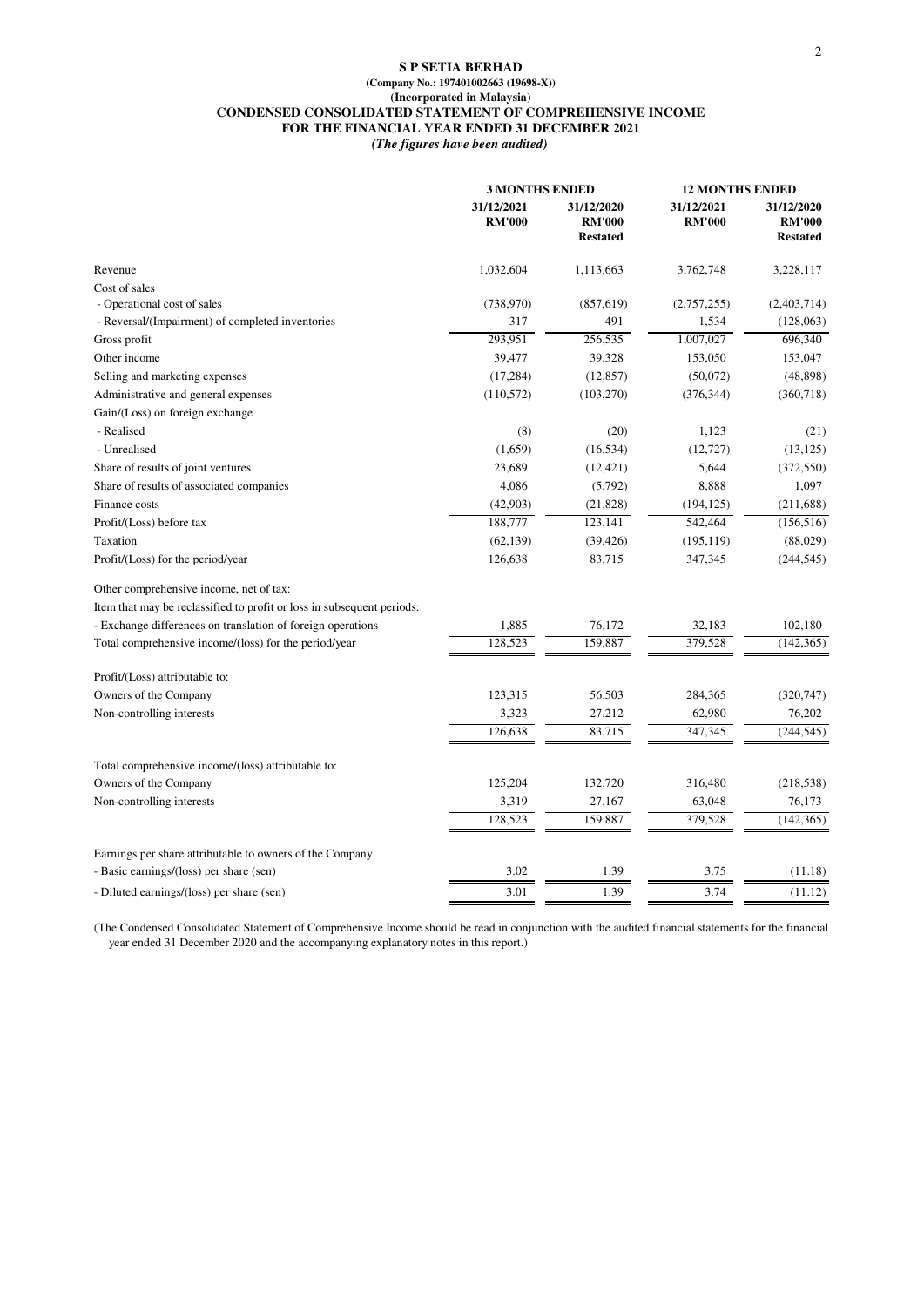#### **S P SETIA BERHAD**

#### **(Company No.: 197401002663 (19698-X))**

**(Incorporated in Malaysia)**

**CONDENSED CONSOLIDATED STATEMENT OF CHANGES IN EQUITY**

**FOR THE FINANCIAL YEAR ENDED 31 DECEMBER 2021**

*(The figures have been audited)*

|                                                                                                                                                  |                                          |                                                        |                                                        |                                                            | <b>Attributable to owners of the Company</b>                          |                                                                          |                                                     |                               |                                                          |                                  |
|--------------------------------------------------------------------------------------------------------------------------------------------------|------------------------------------------|--------------------------------------------------------|--------------------------------------------------------|------------------------------------------------------------|-----------------------------------------------------------------------|--------------------------------------------------------------------------|-----------------------------------------------------|-------------------------------|----------------------------------------------------------|----------------------------------|
|                                                                                                                                                  |                                          |                                                        |                                                        | Share-                                                     | <b>Non-Distributable</b><br><b>Reserve on</b>                         |                                                                          | Distributable                                       |                               |                                                          |                                  |
|                                                                                                                                                  | <b>Share</b><br>Capital<br><b>RM'000</b> | <b>Share</b><br>Capital<br>- RCPS-i A<br><b>RM'000</b> | <b>Share</b><br>Capital<br>- RCPS-i B<br><b>RM'000</b> | <b>Based</b><br>Payment<br><b>Reserve</b><br><b>RM'000</b> | Acquisition<br>Arising from<br><b>Common Control</b><br><b>RM'000</b> | <b>Exchange</b><br><b>Translation</b><br><b>Reserve</b><br><b>RM'000</b> | <b>Retained</b><br><b>Earnings</b><br><b>RM'000</b> | <b>Total</b><br><b>RM'000</b> | Non-<br>controlling<br><b>Interests</b><br><b>RM'000</b> | Total<br>Equity<br><b>RM'000</b> |
| Balance at 01.01.2021 (restated)                                                                                                                 | 8,468,287                                | 1,087,363                                              | 1,035,218                                              | 132,400                                                    | (1,295,884)                                                           | 75,042                                                                   | 4,478,816                                           | 13,981,242                    | 1,418,367                                                | 15,399,609                       |
| Total other comprehensive income for the year represented<br>by exchange differences on translation of foreign operations<br>Profit for the year |                                          |                                                        |                                                        |                                                            |                                                                       | 32,115                                                                   | $\overline{\phantom{a}}$<br>284,365                 | 32,115<br>284,365             | 68<br>62,980                                             | 32,183<br>347,345                |
| <b>Transactions with owners:</b>                                                                                                                 |                                          |                                                        |                                                        |                                                            |                                                                       |                                                                          |                                                     |                               |                                                          |                                  |
| Issuance of ordinary shares<br>- Vesting of Employee Share Grant Plan ("ESGP")                                                                   | 21,552                                   |                                                        |                                                        | (21, 552)                                                  |                                                                       |                                                                          |                                                     | $\sim$                        |                                                          |                                  |
| - Exercise of Employee Share Options Scheme ("ESOS")                                                                                             | 386                                      |                                                        |                                                        | (103)                                                      |                                                                       |                                                                          |                                                     | 283                           |                                                          | 283                              |
| Acquisition of additional shares in an existing subsidiary company<br>RCPS-i A preferential dividends paid                                       |                                          |                                                        |                                                        |                                                            |                                                                       |                                                                          | (70, 654)                                           | $\sim$<br>(70,654)            | 16,008<br>$\blacksquare$                                 | 16,008<br>(70, 654)              |
| RCPS-i B preferential dividends paid                                                                                                             |                                          |                                                        |                                                        |                                                            |                                                                       |                                                                          | (61, 388)                                           | (61, 388)                     | $\blacksquare$                                           | (61, 388)                        |
| Dividends paid                                                                                                                                   |                                          |                                                        |                                                        |                                                            |                                                                       |                                                                          |                                                     | $\overline{\phantom{a}}$      | (41,217)                                                 | (41, 217)                        |
| Share-based payment under Employee Long Term<br>Incentive Plan ("LTIP")                                                                          |                                          |                                                        |                                                        | $(23,818)*$                                                |                                                                       |                                                                          | 33,388                                              | 9,570                         | $\blacksquare$                                           | 9,570                            |
| <b>Balance at 31.12.2021</b>                                                                                                                     | 8,490,225                                | 1,087,363                                              | 1,035,218                                              | 86,927                                                     | (1,295,884)                                                           | 107,157                                                                  | 4,664,527                                           | 14,175,533                    | 1,456,206                                                | 15,631,739                       |
| <b>Balance at 01.01.2020</b>                                                                                                                     | 8,432,321                                | 1,087,363                                              | 1,035,304                                              | 144,721                                                    | (1,295,884)                                                           | (27, 162)                                                                | 4,912,727                                           | 14,289,390                    | 1,432,647                                                | 15,722,037                       |
| Prior year adjustments                                                                                                                           |                                          | $\blacksquare$                                         | $\sim$                                                 |                                                            | ÷,                                                                    | (5)                                                                      | 59,309                                              | 59,304                        | (191)                                                    | 59,113                           |
| Balance at 01.01.2020 (restated)<br>Total other comprehensive income for the year represented                                                    | 8,432,321                                | 1,087,363                                              | 1,035,304                                              | 144,721                                                    | (1,295,884)                                                           | (27, 167)                                                                | 4,972,036                                           | 14,348,694                    | 1,432,456                                                | 15,781,150                       |
| by exchange differences on translation of foreign operations                                                                                     |                                          |                                                        |                                                        |                                                            |                                                                       | 102,209                                                                  |                                                     | 102,209                       | (29)                                                     | 102,180                          |
| Loss for the year                                                                                                                                |                                          |                                                        |                                                        |                                                            |                                                                       | $\blacksquare$                                                           | (320, 747)                                          | (320, 747)                    | 76,202                                                   | (244, 545)                       |
| <b>Transactions with owners:</b>                                                                                                                 |                                          |                                                        |                                                        |                                                            |                                                                       |                                                                          |                                                     |                               |                                                          |                                  |
| Issuance of ordinary shares<br>- Vesting of ESGP                                                                                                 | 35,880                                   |                                                        |                                                        | (35,880)                                                   |                                                                       |                                                                          |                                                     |                               |                                                          |                                  |
| Conversion of RCPS-i B into ordinary shares                                                                                                      | 86                                       |                                                        | (86)                                                   |                                                            |                                                                       |                                                                          |                                                     | $\overline{\phantom{a}}$      |                                                          |                                  |
| Acquisition of additional shares in existing subsidiary company                                                                                  |                                          |                                                        |                                                        |                                                            |                                                                       |                                                                          |                                                     |                               | 16,008                                                   | 16,008                           |
| RCPS-i A preferential dividends paid                                                                                                             |                                          |                                                        |                                                        |                                                            |                                                                       |                                                                          | (70, 654)                                           | (70,654)                      | $\blacksquare$                                           | (70, 654)                        |
| RCPS-i B preferential dividends paid                                                                                                             |                                          |                                                        |                                                        |                                                            |                                                                       |                                                                          | (61, 394)                                           | (61, 394)                     | $\sim$                                                   | (61, 394)                        |
| Dividends paid                                                                                                                                   |                                          |                                                        |                                                        |                                                            |                                                                       |                                                                          | (40, 425)                                           | (40, 425)                     | (106, 270)                                               | (146, 695)                       |
| Share-based payment under LTIP                                                                                                                   |                                          |                                                        |                                                        | 23,559                                                     |                                                                       |                                                                          |                                                     | 23,559                        | $\sim$                                                   | 23,559                           |
| Balance at 31.12.2020 (restated)                                                                                                                 | 8,468,287                                | 1.087.363                                              | 1,035,218                                              | 132,400                                                    | (1,295,884)                                                           | 75,042                                                                   | 4,478,816                                           | 13,981,242                    | 1,418,367                                                | 15,399,609                       |

(The Condensed Consolidated Statement of Changes in Equity should be read in conjunction with the audited financial statements for the financial year ended 31 December 2020 and the accompanying explanatory notes in this re

*\* This is stated net of the effect of reversal of share-based payment relating to lapsed entitlements.*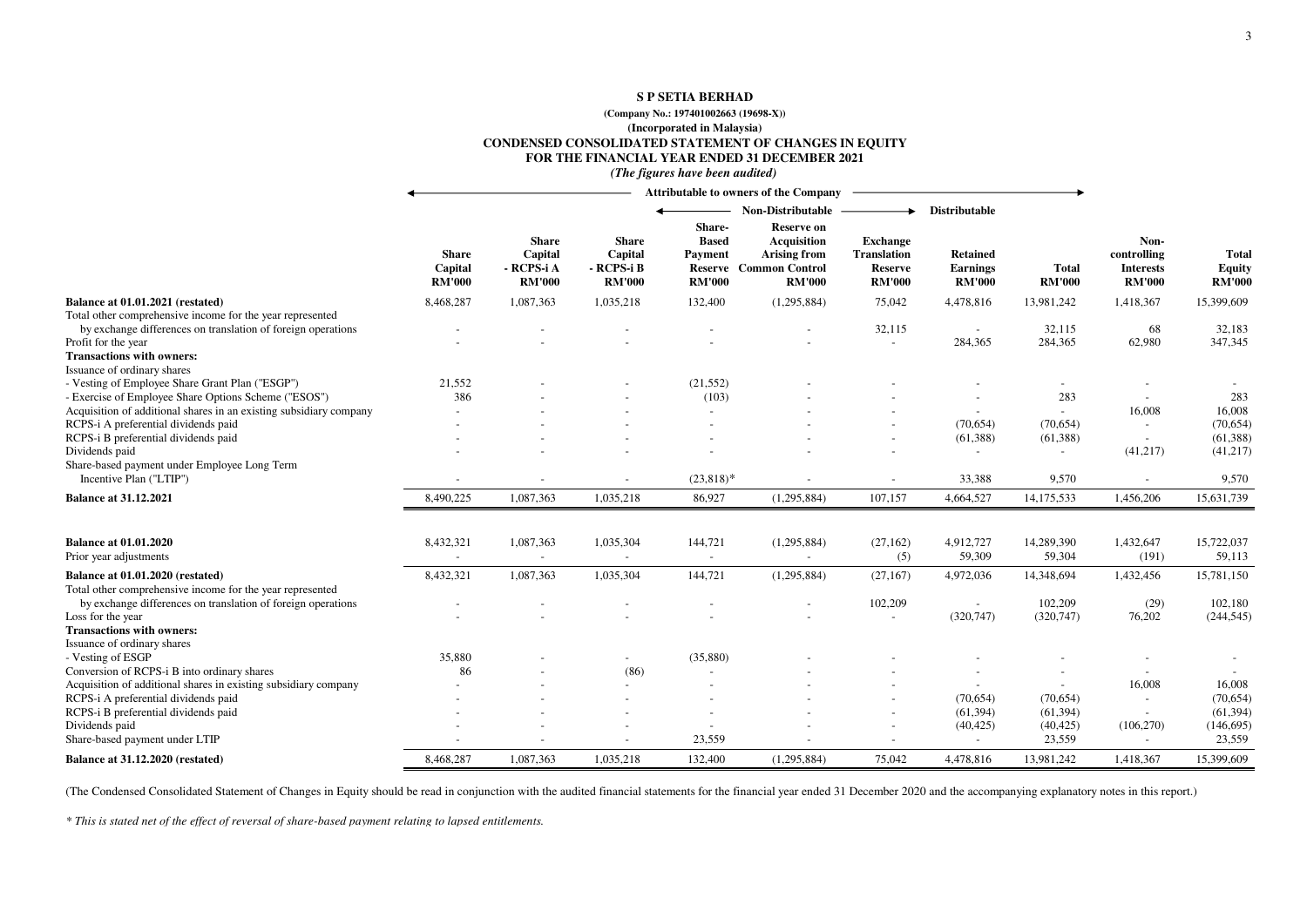#### **S P SETIA BERHAD**

#### **(Company No.: 197401002663 (19698-X)) (Incorporated in Malaysia) CONDENSED CONSOLIDATED STATEMENT OF CASH FLOWS FOR THE FINANCIAL YEAR ENDED 31 DECEMBER 2021** *(The figures have been audited)*

|                                                                                    | <b>12 MONTHS ENDED</b>      |                                                |
|------------------------------------------------------------------------------------|-----------------------------|------------------------------------------------|
|                                                                                    | 31/12/2021<br><b>RM'000</b> | 31/12/2020<br><b>RM'000</b><br><b>Restated</b> |
| <b>Operating Activities</b>                                                        |                             |                                                |
| Profit/(Loss) before tax                                                           | 542,464                     | (156, 516)                                     |
| Adjustments for:-                                                                  |                             |                                                |
| Non-cash items                                                                     | 54,439                      | 569,270                                        |
| Non-operating items                                                                | 80,630                      | 97,631                                         |
| Operating profit before changes in working capital                                 | 677,533                     | 510,385                                        |
| Changes in inventories - property development costs                                |                             |                                                |
| and contract cost assets                                                           | 71,462                      | (81,931)                                       |
| Changes in inventories - completed properties and others                           | 433,199                     | 453,051                                        |
| Changes in contract assets/liabilities                                             | (48, 554)                   | (168, 722)                                     |
| Changes in receivables                                                             | 57,735                      | (130, 335)                                     |
| Changes in payables                                                                | 58,652                      | (16,327)                                       |
| Cash generated from operations                                                     | 1,250,027                   | 566,121                                        |
| Rental received                                                                    | 9,792                       | 11,069                                         |
| Interest received                                                                  | 21,227                      | 21,554                                         |
| Interest paid on lease liabilities                                                 | (135)                       | (125)                                          |
| Net tax paid                                                                       | (162, 849)                  | (164,000)                                      |
| Net cash from operating activities                                                 | 1,118,062                   | 434,619                                        |
| <b>Investing Activities</b>                                                        |                             |                                                |
| Additions to inventories - land held for property development                      | (345,295)                   | (499,068)                                      |
| Additions to property, plant and equipment                                         | (57, 118)                   | (91,245)                                       |
| Additions to investment properties                                                 | (24,908)                    | (51,281)                                       |
| Proceeds from disposal of property, plant and equipment                            | 566                         | 606                                            |
| Proceeds from disposal of investment properties                                    | 22,855                      | 16,092                                         |
| Net cash outflow from liquidation of subsidiary companies                          | (43)                        |                                                |
| Acquisition of additional shares in existing joint ventures                        | (675, 592)                  | (56, 787)                                      |
| Repayment from/(Advances to) an associated company                                 | 3,296                       | (72)                                           |
| (Advances to)/Repayment from joint ventures                                        | (1,607)                     | 2,406                                          |
| Placement of sinking fund, debt service reserve,                                   |                             |                                                |
| escrow accounts and short-term deposits                                            | (15,087)                    | (4, 425)                                       |
| Dividends received from associated companies                                       | 10,620                      | 3,680                                          |
| Interest received                                                                  | 32,453                      | 36,893                                         |
| Rental received                                                                    | 39,708                      | 37,349                                         |
| Net cash used in investing activities                                              | (1,010,152)                 | (605, 852)                                     |
| <b>Financing Activities</b>                                                        |                             |                                                |
| Proceeds from issuance of ordinary shares pursuant to the exercise of ESOS         | 283                         |                                                |
| Repayment to non-controlling shareholder of subsidiary companies                   | (3,743)                     |                                                |
| Proceeds from issuance of Sukuk Wakalah                                            | 800,000                     |                                                |
| Drawdown of bank borrowings                                                        | 1,428,340                   | 2,163,549                                      |
| Repayment of bank borrowings                                                       | (1,648,526)                 | (1,438,697)                                    |
| Repayment of lease liabilities                                                     | (1,258)                     | (1,288)                                        |
| Interest paid                                                                      | (390, 327)                  | (409, 809)                                     |
| Payment of transaction cost on borrowings                                          | (3,079)                     | (7,887)                                        |
| Redeemable cumulative preference share dividends paid to non-controlling interests | (1,734)                     | (1,272)                                        |
| Dividends paid to non-controlling interests                                        | (41, 217)                   | (106, 270)                                     |
| Dividends paid                                                                     |                             | (40, 425)                                      |
| RCPS-i A preferential dividends paid                                               | (70,654)                    | (70,654)                                       |
| RCPS-i B preferential dividends paid                                               | (61,388)                    | (61, 394)                                      |
| Net cash from financing activities                                                 | 6,697                       | 25,853                                         |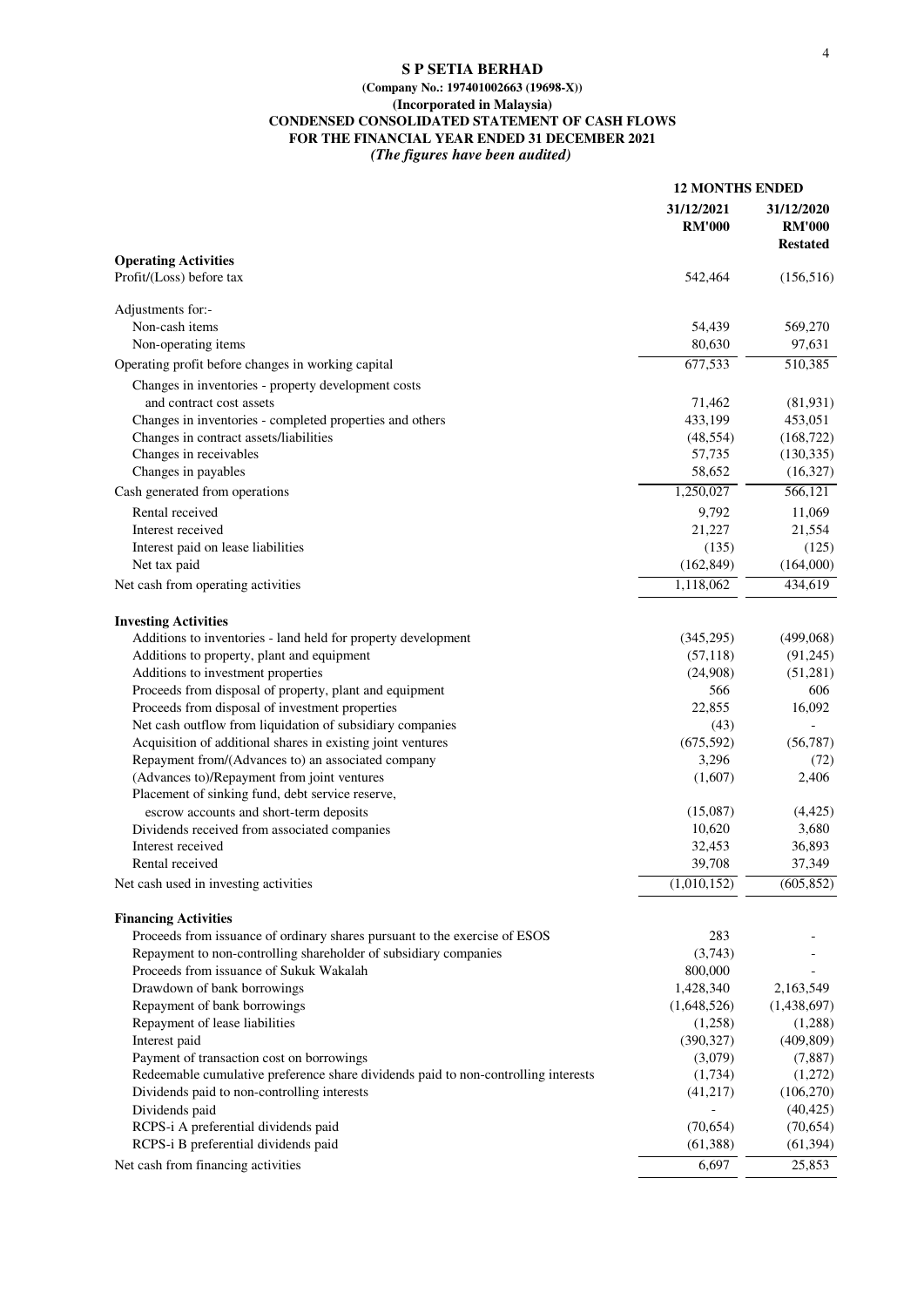#### **S P SETIA BERHAD (Company No.: 197401002663 (19698-X)) (Incorporated in Malaysia) CONDENSED CONSOLIDATED STATEMENT OF CASH FLOWS FOR THE FINANCIAL YEAR ENDED 31 DECEMBER 2021** *(The figures have been audited)*

|                                                                | <b>12 MONTHS ENDED</b>      |                                                |  |
|----------------------------------------------------------------|-----------------------------|------------------------------------------------|--|
|                                                                | 31/12/2021<br><b>RM'000</b> | 31/12/2020<br><b>RM'000</b><br><b>Restated</b> |  |
| Net changes in cash and cash equivalents                       | 114,607                     | (145,380)                                      |  |
| <b>Effect of exchange rate changes</b>                         | 5,723                       | 10,859                                         |  |
| Cash and cash equivalents at beginning of the year             | 2,821,290                   | 2,955,811                                      |  |
| Cash and cash equivalents at end of the year                   | 2.941.620                   | 2,821,290                                      |  |
| Cash and cash equivalents comprise the following:              |                             |                                                |  |
| Short-term funds                                               | 1,401,604                   | 1,485,695                                      |  |
| Short-term deposits                                            | 206,190                     | 208,725                                        |  |
| Cash and bank balances                                         | 1,463,422                   | 1,224,816                                      |  |
| <b>Bank</b> overdrafts                                         | (29, 419)                   | (12, 856)                                      |  |
|                                                                | 3,041,797                   | 2,906,380                                      |  |
| Less: Amount restricted in sinking fund, debt service reserve, |                             |                                                |  |
| escrow accounts and short-term deposits                        | (100, 177)                  | (85,090)                                       |  |
|                                                                | 2,941,620                   | 2,821,290                                      |  |

(The Condensed Consolidated Statement of Cash Flows should be read in conjunction with the audited financial statements for the financial year ended 31 December 2020 and the accompanying explanatory notes in this report.)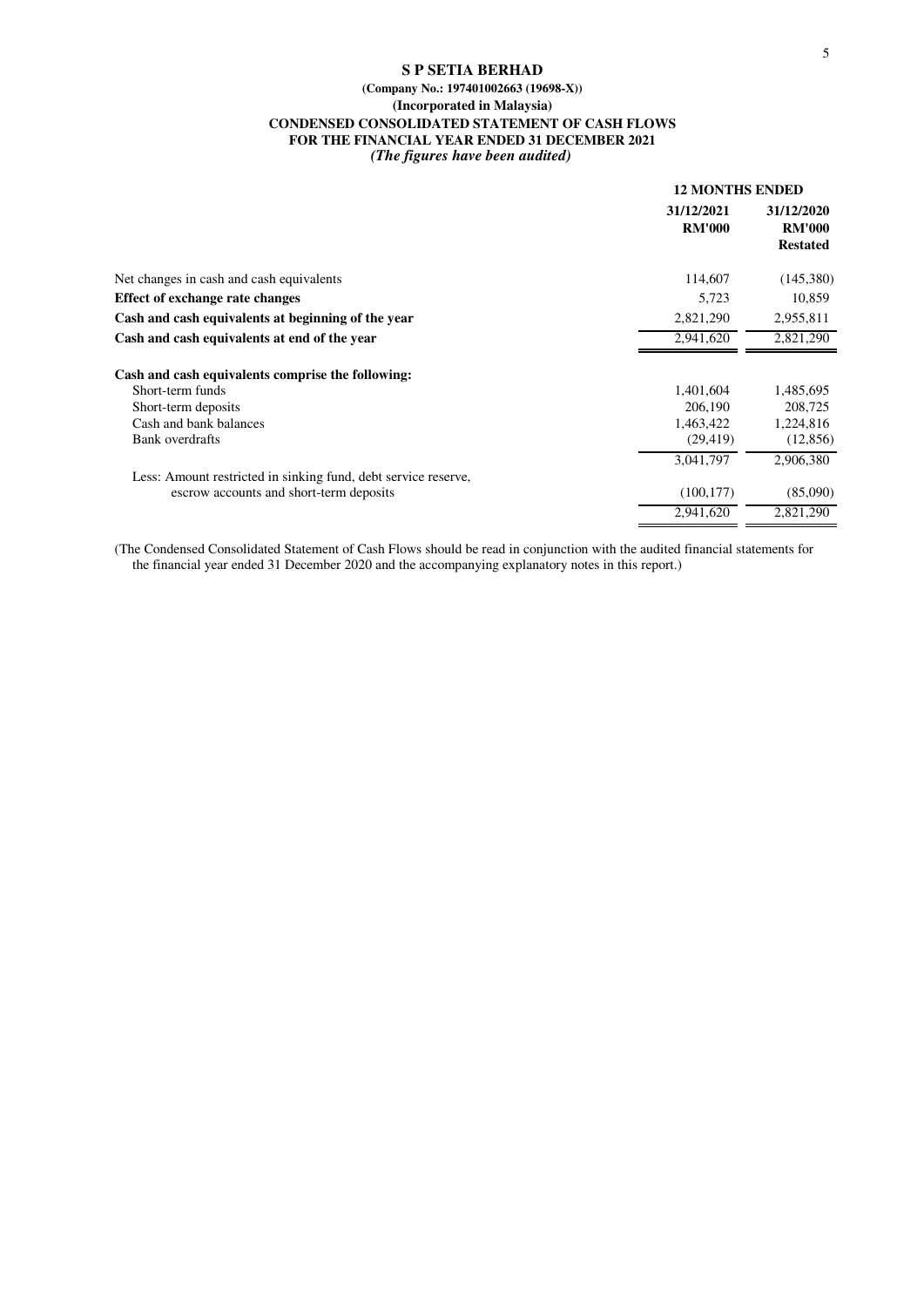#### **S P SETIA BERHAD** (Company No: 197401002663 (19698-X)) (Incorporated in Malaysia) 6

## **NOTES TO THE CONDENSED FINANCIAL REPORT**

#### 1. **Basis of Preparation**

 The condensed financial report has been prepared in accordance with Malaysian Financial Reporting Standard ("MFRS") 134 *Interim Financial Reporting* and paragraph 9.22 of the Listing Requirements of Bursa Malaysia Securities Berhad.

 The condensed financial report is audited and should be read in conjunction with the audited financial statements of the Group for the financial year ended 31 December 2020.

The accounting policies adopted by the Group in this condensed financial report are consistent with those adopted in the financial statements for the financial year ended 31 December 2020 except for the adoption of the following Amendments to MFRSs:

| Interest Rate Benchmark Reform - Phase 2       |
|------------------------------------------------|
|                                                |
| <b>COVID-19 - Related Rent Concessions</b>     |
| Borrowing Costs relating to over time transfer |
| of constructed goods                           |
|                                                |

The adoption of the above Amendments to MFRSs does not have significant financial impact to the Group.

In the current financial year, the Group has effected the following prior year adjustments:

- (a) In March 2019, IFRS Interpretations Committee ("IFRIC") published an agenda decision on borrowing costs confirming receivables, contract assets and inventories for which revenue is recognised over time are non-qualifying assets. On 20 March 2019, the Malaysian Accounting Standards Board decided that an entity shall apply the change in accounting policy as a result of the IFRIC Agenda Decision to financial statements of annual periods beginning on or after 1 July 2020. As a result, finance cost can no longer be capitalised on the Group's on-going development projects for which revenue is recognised over time. The effect of this adjustment is accounted for retrospectively as shown below.
- (b) In the prior financial years, the Group had inadvertently not adjusted for an over-accrual of cost. This adjustment has no effect on the profit or loss for the financial years ended 31 December 2021 and 31 December 2020. The effect of this adjustment is adjusted for retrospectively as illustrated below.

The financial effects of the abovementioned prior year adjustments and the change in certain comparative amounts to conform to the current year's financial statements presentation of the Group are as follows: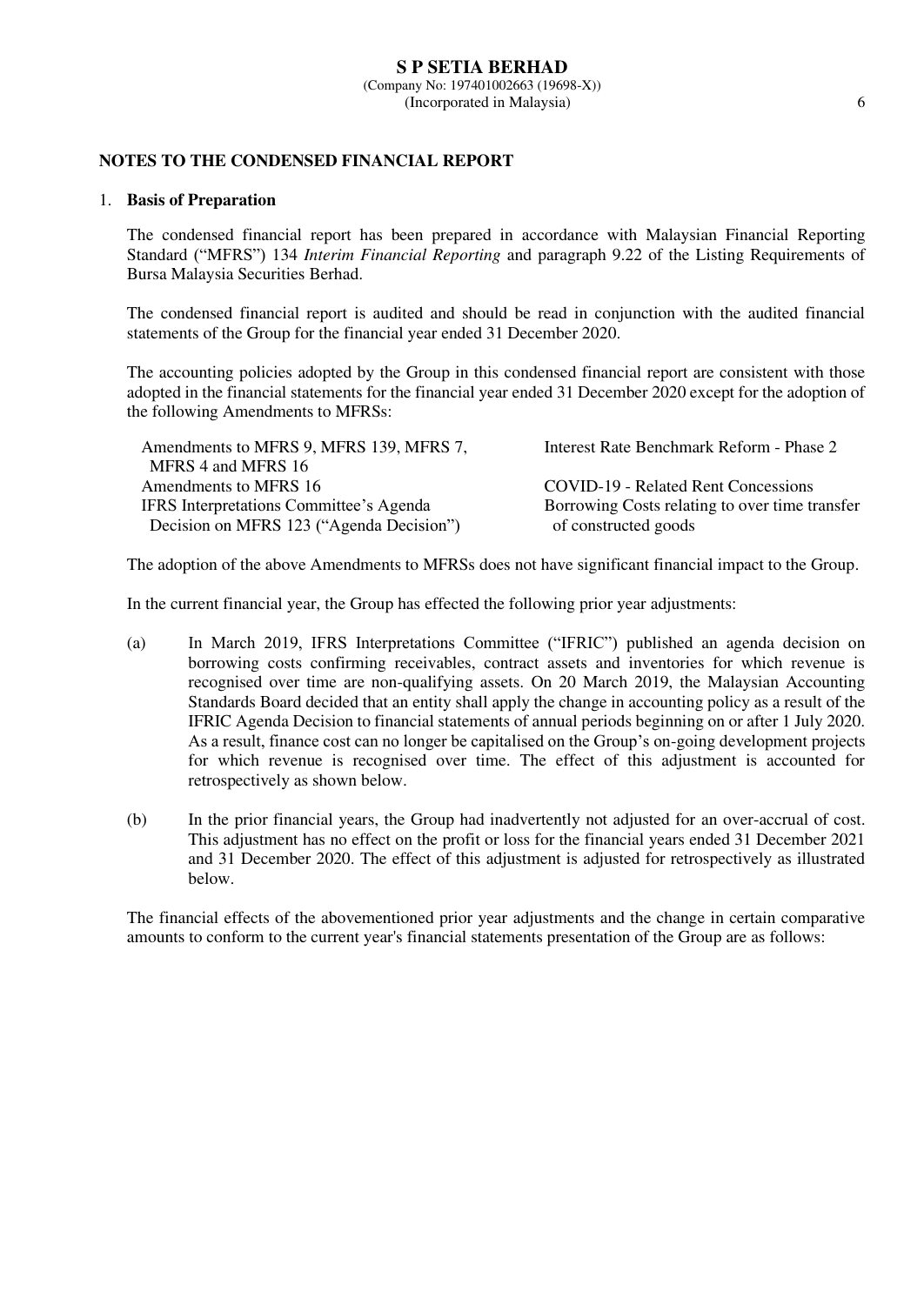#### **S P SETIA BERHAD** (Company No: 197401002663 (19698-X)) (Incorporated in Malaysia) 7

## 1. **Basis of Preparation (continued)**

### **Consolidated Statement of Financial Position As at 31 December 2020**

|                                                  |                         | Prior year                 |                              |
|--------------------------------------------------|-------------------------|----------------------------|------------------------------|
|                                                  | As previously           | adjustments (a)            |                              |
|                                                  | stated<br><b>RM'000</b> | and $(b)$<br><b>RM'000</b> | As restated<br><b>RM'000</b> |
| <b>Assets</b>                                    |                         |                            |                              |
| <b>Non-current assets</b>                        |                         |                            |                              |
| Property, plant and equipment                    | 703,811                 |                            | 703,811                      |
| Right-of-use - property, plant and equipment     | 2,341                   |                            | 2,341                        |
| Investment properties                            | 2,034,472               |                            | 2,034,472                    |
| Right-of-use - investment properties             | 69,054                  |                            | 69,054                       |
| Inventories - land held for property development | 12,661,069              |                            | 12,661,069                   |
| Intangible asset                                 | 13,385                  |                            | 13,385                       |
| Investments in joint ventures                    | 2,703,702               |                            | 2,703,702                    |
| Investments in associated companies              | 559,857                 |                            | 559,857                      |
| Other investments                                | 96                      |                            | 96                           |
| Amounts owing by joint ventures                  | 69,785                  |                            | 69,785                       |
| Trade receivables                                | 28,824                  |                            | 28,824                       |
| Other receivables, deposits and prepayments      | 73,464                  |                            | 73,464                       |
| Deferred tax assets                              | 324,511                 | 5,255                      | 329,766                      |
|                                                  | 19,244,371              | 5,255                      | 19,249,626                   |
|                                                  |                         |                            |                              |
| <b>Current assets</b>                            |                         |                            |                              |
| Trade receivables                                | 849,503                 |                            | 849,503                      |
| Contract assets                                  | 1,263,891               |                            | 1,263,891                    |
| Other receivables, deposits and prepayments      | 238,969                 |                            | 238,969                      |
| Inventories - property development costs         | 3,158,533               | (31,317)                   | 3,127,216                    |
| Inventories - completed properties and others    | 1,099,851               | (3,310)                    | 1,096,541                    |
| Contract cost assets                             | 1,433,933               | (403)                      | 1,433,530                    |
| Amounts owing by joint ventures                  | 82,589                  |                            | 82,589                       |
| Amounts owing by associated companies            | 4,336                   |                            | 4,336                        |
| Amounts owing by related parties                 | 458                     |                            | 458                          |
| Current tax assets                               | 84,889                  |                            | 84,889                       |
| Short-term funds                                 | 1,485,695               |                            | 1,485,695                    |
| Short-term deposits                              | 208,725                 |                            | 208,725                      |
| Cash and bank balances                           | 1,224,816               |                            | 1,224,816                    |
|                                                  | 11,136,188              | (35,030)                   | 11,101,158                   |
| <b>Total Assets</b>                              | 30,380,559              | (29, 775)                  | 30,350,784                   |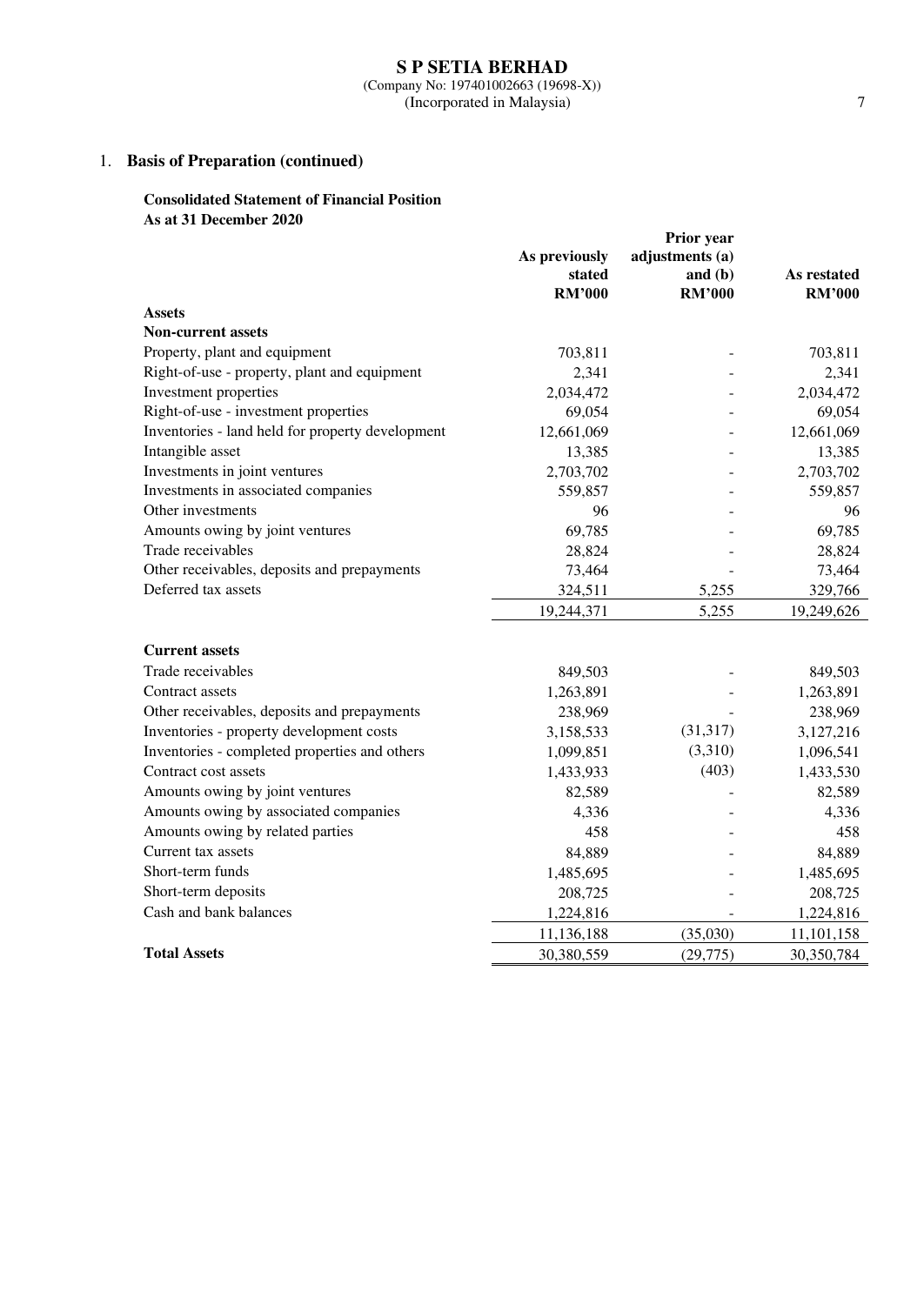(Company No: 197401002663 (19698-X)) (Incorporated in Malaysia) 8

## 1. **Basis of Preparation (continued)**

### **Consolidated Statement of Financial Position (continued) As at 31 December 2020**

|                                                    | Prior year           |                 |                      |
|----------------------------------------------------|----------------------|-----------------|----------------------|
|                                                    | As previously        | adjustments (a) |                      |
|                                                    | stated               | and $(b)$       | As restated          |
|                                                    | <b>RM'000</b>        | <b>RM'000</b>   | <b>RM'000</b>        |
| <b>Equity and liabilities</b>                      |                      |                 |                      |
| <b>Equity</b>                                      |                      |                 |                      |
| Share capital                                      | 8,468,287            |                 | 8,468,287            |
| Share capital - RCPS-i A                           | 1,087,363            |                 | 1,087,363            |
| Share capital - RCPS-i B                           | 1,035,218            |                 | 1,035,218            |
| Reserves                                           |                      |                 |                      |
| Share-based payment reserve                        | 132,400              |                 | 132,400              |
| Reserve on acquisition arising from common control | (1,295,884)          |                 | (1,295,884)          |
| Exchange translation reserve                       | 75,028               | 14              | 75,042               |
| Retained earnings                                  | 4,419,228            | 59,588          | 4,478,816            |
| Equity attributable to owners of the Company       | 13,921,640           | 59,602          | 13,981,242           |
| Non-controlling interests                          | 1,418,860            | (493)           | 1,418,367            |
| <b>Total Equity</b>                                | 15,340,500           | 59,109          | 15,399,609           |
| <b>Liabilities</b>                                 |                      |                 |                      |
| <b>Non-current liabilities</b>                     |                      |                 |                      |
| Redeemable cumulative preference shares            | 37,140               |                 | 37,140               |
| Other payables and accruals                        | 69,267               |                 | 69,267               |
| Long-term borrowings                               | 9,357,935            |                 | 9,357,935            |
| Lease liabilities                                  | 1,167                |                 | 1,167                |
| Deferred tax liabilities                           | 467,792              | (2,786)         | 465,006              |
|                                                    | 9,933,301            | (2,786)         | 9,930,515            |
| <b>Current liabilities</b>                         |                      |                 |                      |
| Trade payables                                     |                      | (86,098)        |                      |
| <b>Contract liabilities</b>                        | 1,581,560<br>152,467 |                 | 1,495,462<br>152,467 |
| Other payables and accruals                        | 759,880              |                 | 759,880              |
| Short-term borrowings                              | 2,583,271            |                 | 2,583,271            |
| Lease liabilities                                  | 1,290                |                 | 1,290                |
| Current tax liabilities                            | 27,278               |                 |                      |
| Amounts owing to related parties                   | 1,012                |                 | 27,278<br>1,012      |
|                                                    | 5,106,758            | (86,098)        | 5,020,660            |
| <b>Total Liabilities</b>                           | 15,040,059           | (88, 884)       | 14,951,175           |
| <b>Total Equity and Liabilities</b>                | 30,380,559           | (29,775)        | 30,350,784           |
|                                                    |                      |                 |                      |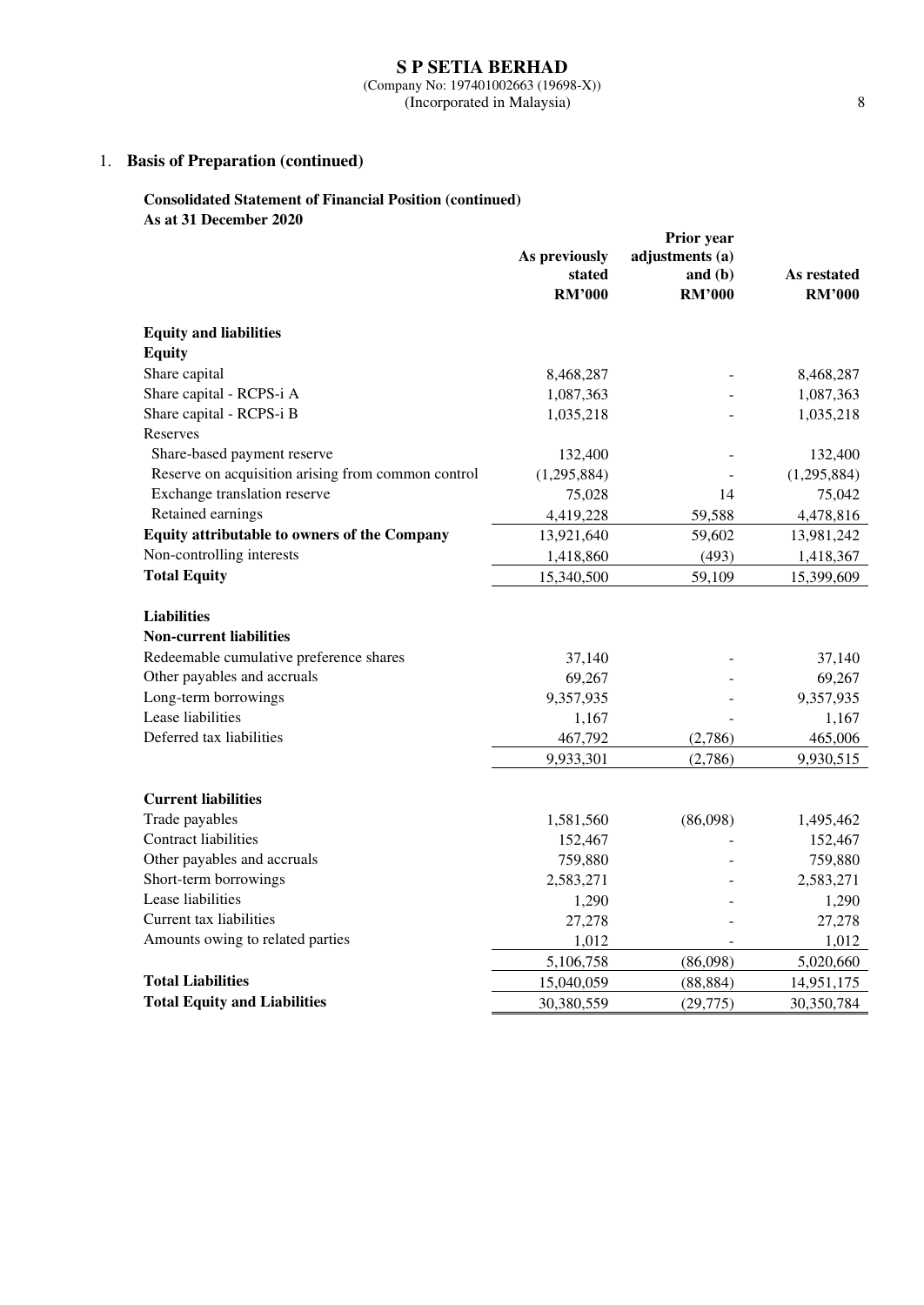#### **S P SETIA BERHAD** (Company No: 197401002663 (19698-X)) (Incorporated in Malaysia) 9

## 1. **Basis of Preparation (continued)**

## **Consolidated Statement of Comprehensive Income For the financial year ended 31 December 2020**

|                                                | As previously           | Prior year                       |                              |  |
|------------------------------------------------|-------------------------|----------------------------------|------------------------------|--|
|                                                | stated<br><b>RM'000</b> | adjustments (a)<br><b>RM'000</b> | As restated<br><b>RM'000</b> |  |
|                                                |                         |                                  |                              |  |
| Revenue                                        | 3,228,117               |                                  | 3,228,117                    |  |
| Cost of sales                                  | (2,570,958)             | 39,181                           | (2,531,777)                  |  |
| Gross profit                                   | 657,159                 | 39,181                           | 696,340                      |  |
| Other income                                   | 153,047                 |                                  | 153,047                      |  |
| Selling and marketing expenses                 | (48, 898)               |                                  | (48, 898)                    |  |
| Administrative and general expenses            | (373, 864)              |                                  | (373, 864)                   |  |
| Share of results of joint ventures             | (372, 550)              |                                  | (372, 550)                   |  |
| Share of results of associated companies       | 1,097                   |                                  | 1,097                        |  |
| Finance costs                                  | (172, 641)              | (39,047)                         | (211, 688)                   |  |
| Loss before tax                                | (156, 650)              | 134                              | (156, 516)                   |  |
| Taxation                                       | (87, 872)               | (157)                            | (88,029)                     |  |
| Loss for the year                              | (244, 522)              | (23)                             | (244, 545)                   |  |
| Other comprehensive income, net of tax:        |                         |                                  |                              |  |
| Exchange differences on translation of foreign |                         |                                  |                              |  |
| operations                                     | 102,161                 | 19                               | 102,180                      |  |
| Total comprehensive loss for the year          | (142, 361)              | (4)                              | (142, 365)                   |  |
| Loss attributable to:                          |                         |                                  |                              |  |
| Owners of the Company                          | (321,026)               | 279                              | (320, 747)                   |  |
| Non-controlling interests                      | 76,504                  | (302)                            | 76,202                       |  |
|                                                | (244, 522)              | (23)                             | (244, 545)                   |  |
|                                                |                         |                                  |                              |  |
| Total comprehensive loss attributable to:      |                         |                                  |                              |  |
| Owners of the Company                          | (218, 836)              | 298                              | (218, 538)                   |  |
| Non-controlling interests                      | 76,475                  | (302)                            | 76,173                       |  |
|                                                | (142, 361)              | (4)                              | (142, 365)                   |  |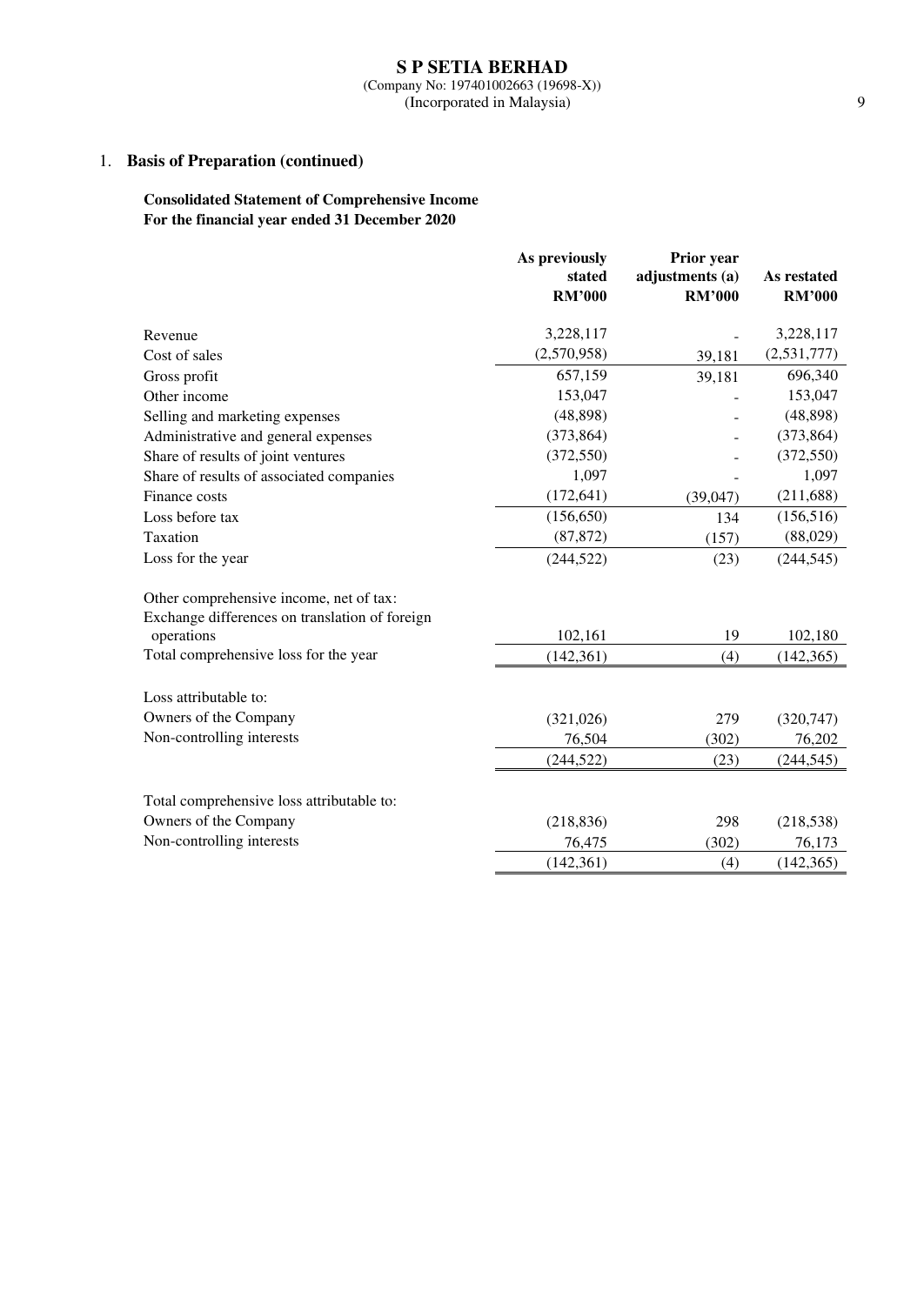### 2. **Seasonal or Cyclical Factors**

The business operations of the Group during the financial year under review have not been materially affected by any seasonal or cyclical factors.

### 3. **Unusual Items Affecting Assets, Liabilities, Equity, Net Income or Cash Flows**

There were no unusual items for the financial year ended 31 December 2021.

### 4. **Material Changes in Estimates**

There were no material changes in estimates for the financial year ended 31 December 2021.

### 5. **Debts and Equity Securities**

Save for the following, there were no issuance and repayment of debt and equity securities, share buy-backs, share cancellations, shares held as treasury shares and resale of treasury shares during the current financial year-to-date:

(a) Issuance of 367,800 new ordinary shares pursuant to the exercise of options under the Employees' Share Options Scheme ("ESOS") at the following option prices:

 $E$ 

|                      |       | ESOS 9 |
|----------------------|-------|--------|
| Exercise price       | (RM)  | 0.77   |
| No. of shares issued | (000) | 368    |

- (b) Allotment of 10,877,453 new ordinary shares pursuant to the vesting of Employee Share Grant Plan ("ESGP") at the price of RM1.09 per share; and
- (c) During the financial year, the Group established Islamic Medium Term Notes ("Sukuk Wakalah") under the Islamic Medium Term Notes Programme with the programme limit of up to RM3.0 billion in nominal value under the Shariah principle of Wakalah Bi Al-Istithmar ("Sukuk Wakalah Programme").

For the current financial year ended 31 December 2021, the Group has completed the issuance of Sukuk Wakalah from its Sukuk Wakalah Programme as follows:

| <b>Tranche</b> | <b>Issuance Date</b> | <b>Amount (RM Million)</b> | <b>Tenure</b> | <b>Periodic Distribution</b><br>Rate $(p.a.)$ |
|----------------|----------------------|----------------------------|---------------|-----------------------------------------------|
|                | 25 June 2021         | 500.0                      | 5 Years       | 3.85%                                         |
|                | 25 June 2021         | 300.0                      | 7 Years       | 4.30%                                         |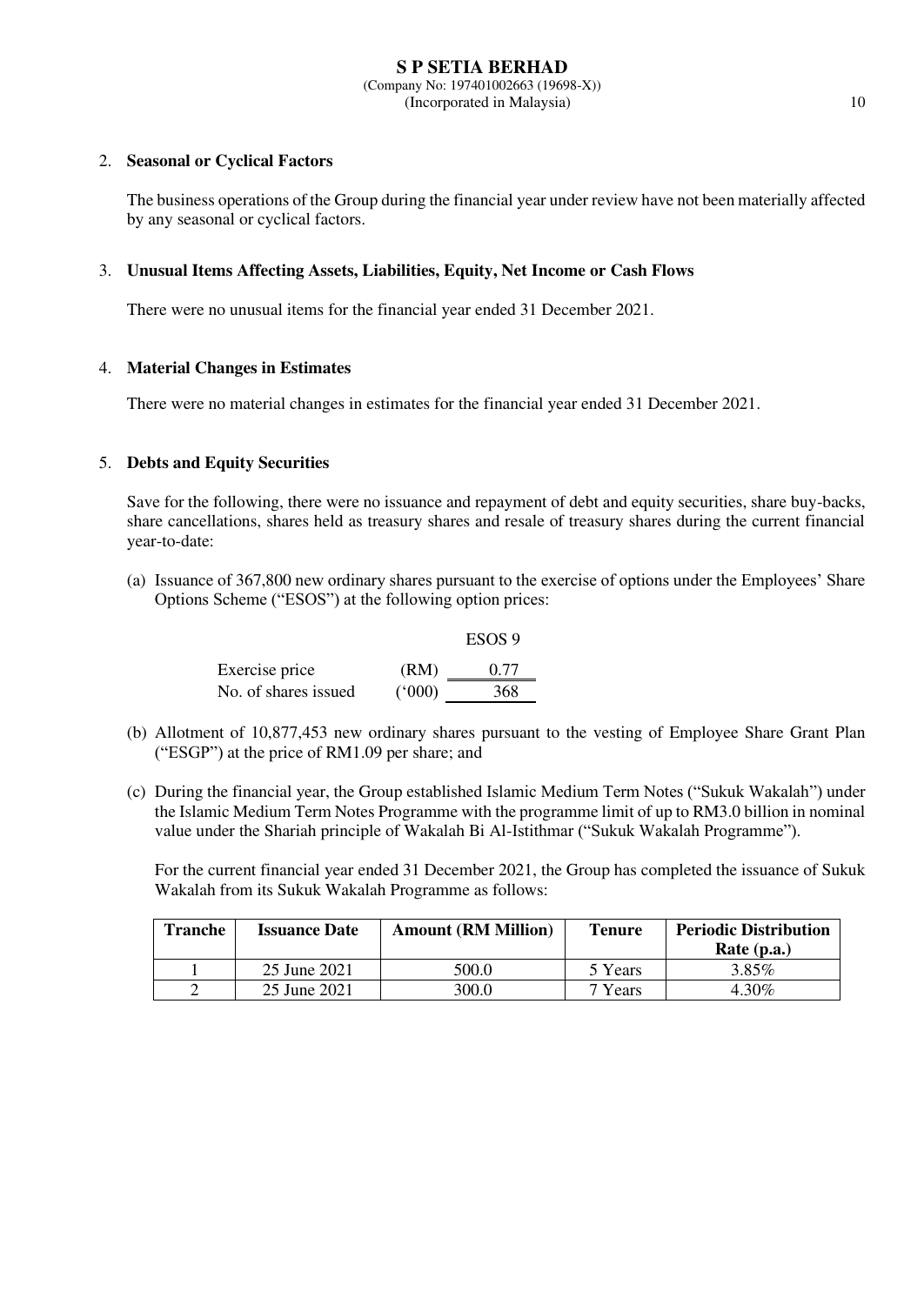#### 6. **Dividends Paid**

### **a) Islamic Redeemable Convertible Preference Shares ("RCPS-i A") preferential dividend in respect of the financial period from 1 July 2020 to 30 June 2021**

A semi-annual RCPS-i A preferential dividend of RM35,326,945, in respect of the financial period from 1 July 2020 to 31 December 2020 and another semi-annual RCPS-i A preferential dividend of RM35,326,945, in respect of the financial period from 1 January 2021 to 30 June 2021 were paid in cash on 12 May 2021 and 28 September 2021 respectively.

### **b) Islamic Redeemable Convertible Preference Shares ("RCPS-i B") preferential dividend in respect of the financial period from 1 July 2020 to 30 June 2021**

A semi-annual RCPS-i B preferential dividend of RM30,694,196, in respect of the financial period from 1 July 2020 to 31 December 2020 and another semi-annual RCPS-i B preferential dividend of RM30,694,196, in respect of the financial period from 1 January 2021 to 30 June 2021 were paid in cash on 12 May 2021 and 28 September 2021 respectively.

### 7. **Segmental Reporting**

The segmental analysis for the financial year ended 31 December 2021 is as follows:

| <b>Property</b><br><b>Development</b><br><b>RM'000</b> | Construction<br><b>RM'000</b> | Other<br><b>Operations</b><br><b>RM'000</b> | <b>Eliminations</b><br><b>RM'000</b> | <b>Consolidated</b><br><b>RM'000</b> |
|--------------------------------------------------------|-------------------------------|---------------------------------------------|--------------------------------------|--------------------------------------|
| 3,577,105                                              | 17,409                        | 168,234                                     |                                      | 3,762,748                            |
| 174,239                                                | 214,650                       | 35,994                                      | (424, 883)                           |                                      |
| 3,751,344                                              | 232,059                       | 204,228                                     | (424, 883)                           | 3,762,748                            |
| 1,023,138                                              | (37,708)                      | 20,063                                      |                                      | 1,005,493                            |
| 1,534                                                  |                               |                                             |                                      | 1,534                                |
| 1,024,672                                              | (37,708)                      | 20,063                                      |                                      | 1,007,027                            |
| 145,758                                                | 1,520                         | 6,895                                       |                                      | 154,173                              |
| (384, 928)                                             | (1,755)                       | (52, 460)                                   |                                      | (439, 143)                           |
| (12, 484)                                              |                               | 18,128                                      |                                      | 5,644                                |
| 8,888                                                  |                               |                                             |                                      | 8,888                                |
| (169, 698)                                             | (989)                         | (23, 438)                                   |                                      | (194, 125)                           |
| 612,208                                                | (38, 932)                     | (30, 812)                                   |                                      | 542,464                              |
|                                                        |                               |                                             |                                      | (195, 119)                           |
|                                                        |                               |                                             |                                      | 347,345                              |
|                                                        |                               |                                             |                                      |                                      |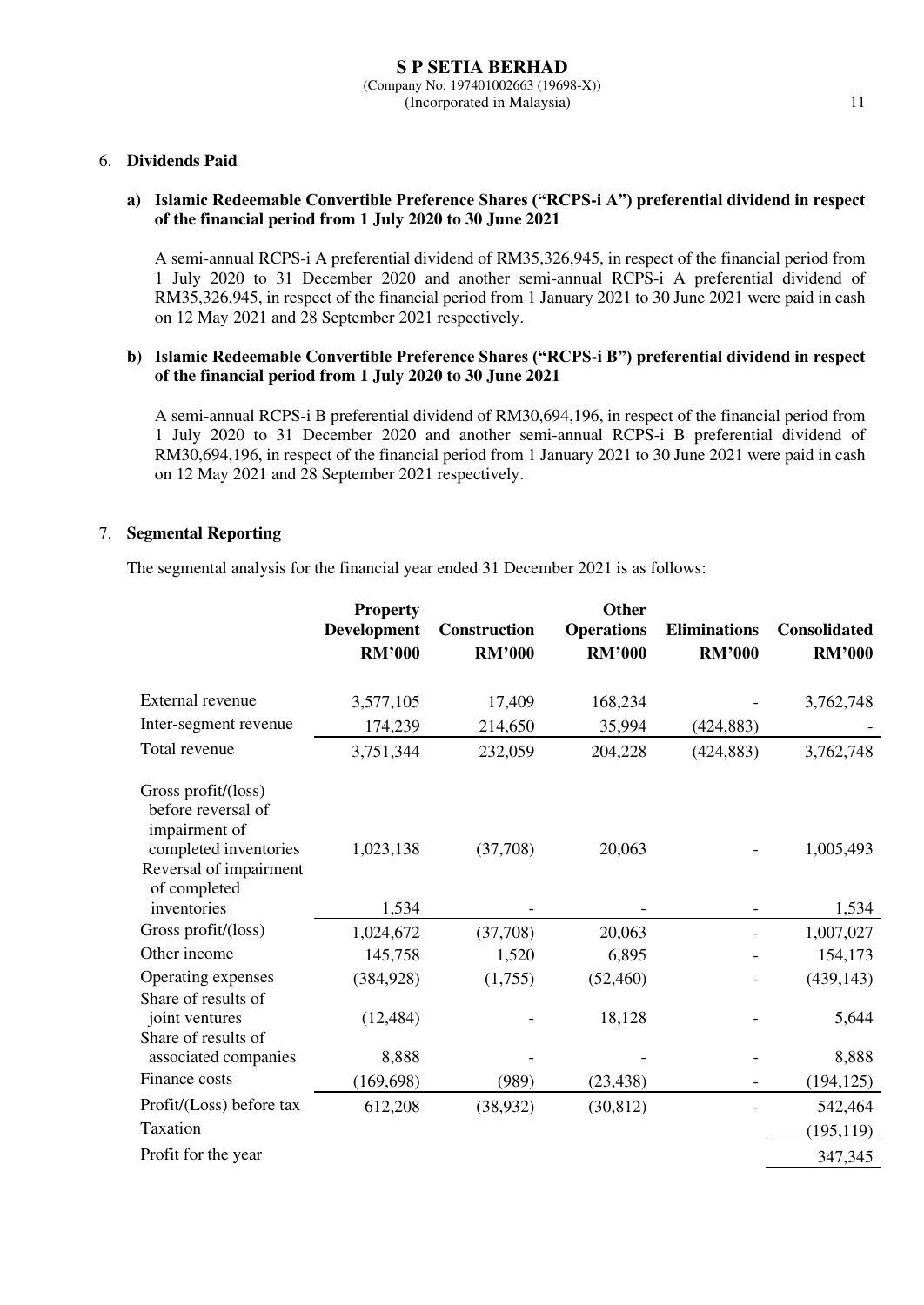### 8. **Material Events Subsequent to the End of Financial Year**

There were no material transactions or events subsequent to the financial year ended 31 December 2021 until 21 February 2022 (being the latest practicable date which is not earlier than 7 days from the date of issuance of this condensed financial report).

### 9. **Changes in the Composition of the Group**

There were no changes in the composition of the Group for the financial year ended 31 December 2021 except for the incorporation of a wholly-owned subsidiary of S P Setia Berhad by the name of Setia HC Ventures Sdn Bhd on 16 December 2021 with a capital contribution of RM2.00 and subsequently on 12 January 2022, Setia HC Ventures Sdn Bhd had incorporated a wholly-owned subsidiary company by the name of Setia City Healthcare Sdn Bhd with a capital contribution of RM100.00.

#### 10. **Contingent Liabilities**

There were no contingent liabilities in respect of the Group for the financial year ended 31 December 2021.

### 11. **Capital Commitments**

| Commitments of subsidiary companies:                                                                                                                              | As at<br><b>31 December 2021</b><br><b>RM'000</b> |
|-------------------------------------------------------------------------------------------------------------------------------------------------------------------|---------------------------------------------------|
| Contractual commitments for construction of investment properties<br>Contractual commitments for acquisition and construction of property,<br>plant and equipment | 11.274<br>88,056                                  |
| Share of commitments of joint ventures:<br>Contractual commitments for acquisition of development land                                                            | 124,650                                           |
|                                                                                                                                                                   |                                                   |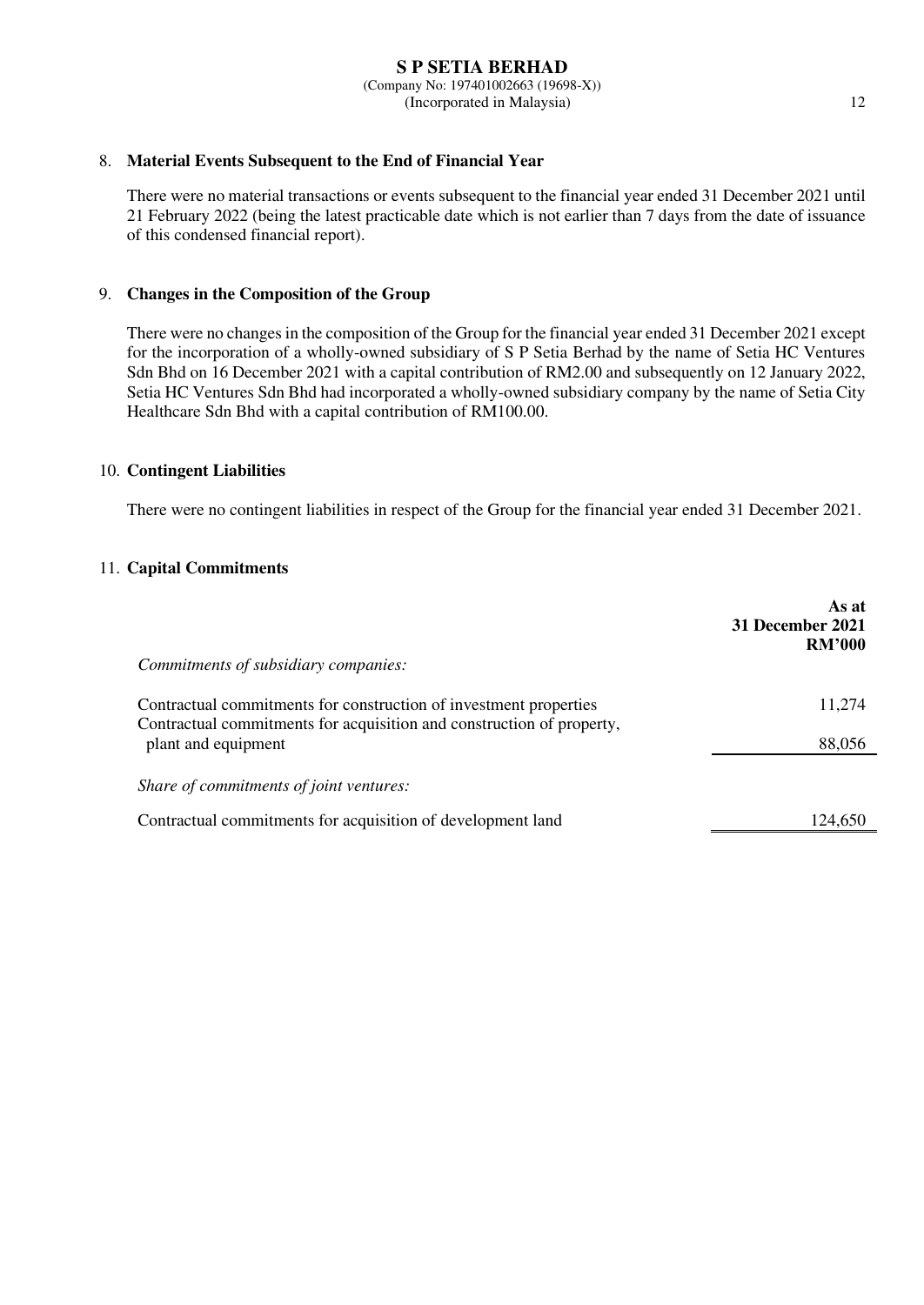# 12. **Significant Related Party Transactions**

|                                                                                                                                         | 1 January 2021<br>to              |
|-----------------------------------------------------------------------------------------------------------------------------------------|-----------------------------------|
|                                                                                                                                         | 31 December 2021<br><b>RM'000</b> |
| Transactions with joint ventures:                                                                                                       |                                   |
| Management fee received and receivable<br>(i)                                                                                           | 900                               |
| Event and marketing fee received and receivable<br>(ii)                                                                                 | 90                                |
| Rental received and receivable<br>(iii)                                                                                                 | 524                               |
| Rental paid and payable<br>(iv)                                                                                                         | 61                                |
| Staff secondment fee received and receivable<br>(v)                                                                                     | 334                               |
| Interest received and receivable<br>(vi)                                                                                                | 6,533                             |
| Transactions with associated companies:                                                                                                 |                                   |
| Dividend received and receivable<br>(i)                                                                                                 | 9,395                             |
| Transactions with directors of the Company and subsidiary company, members of<br>their family and company in which they have interests: |                                   |
| Professional fee paid and payable to a firm in which a director of the Company<br>(i)<br>has interests                                  | 98                                |
| Sale of development properties to directors of the Company and their<br>(ii)                                                            |                                   |
| immediate family members                                                                                                                | 6,049                             |
| (iii) Sale of development property to director of the subsidiary company                                                                | 996                               |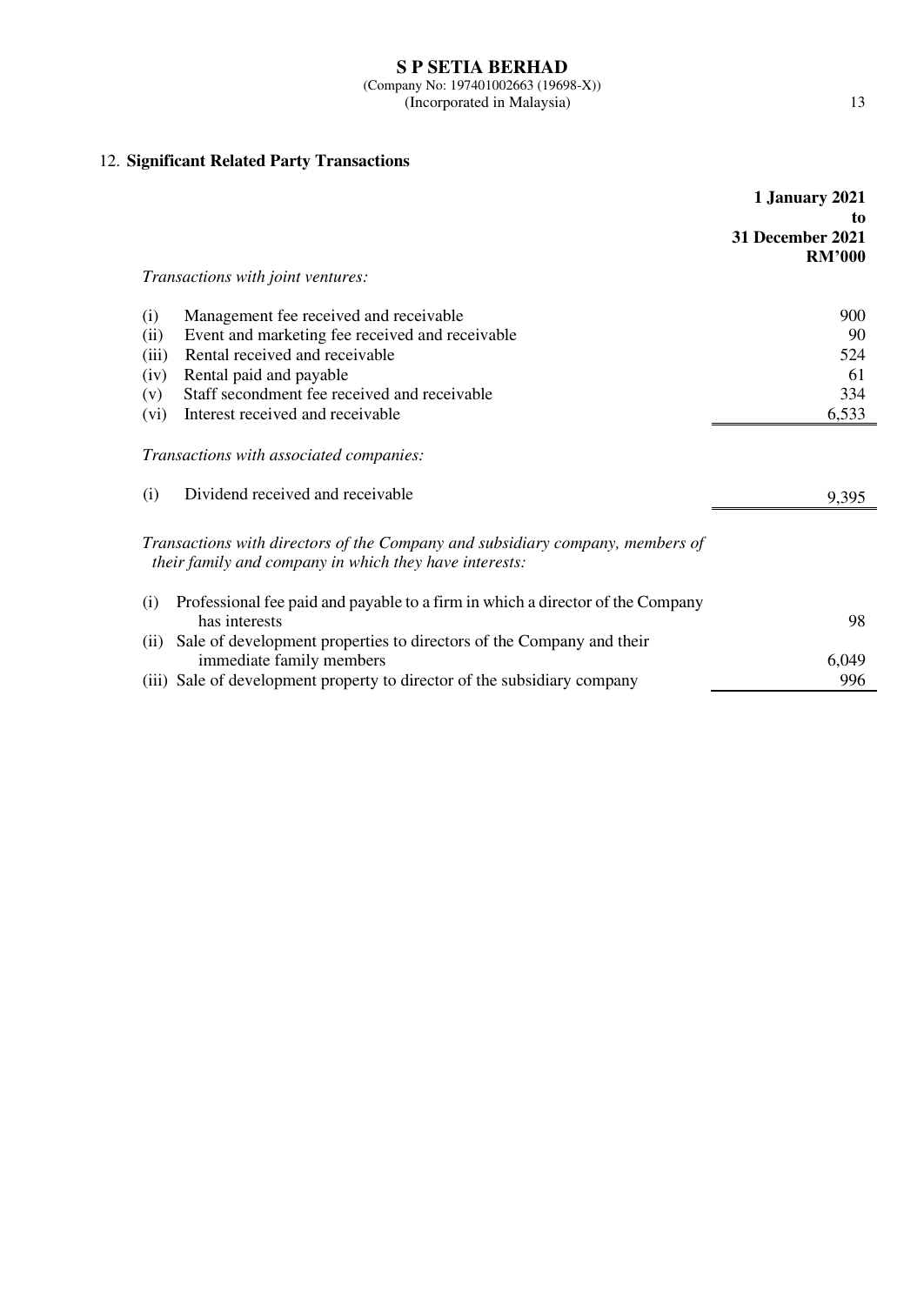# **ADDITIONAL INFORMATION REQUIRED BY THE LISTING REQUIREMENTS OF BURSA MALAYSIA SECURITIES BERHAD**

### 1. **Review of Group Performance**

The performance of the respective operating business segments for the current quarter ("Q4") and financial year-to-date ("YTD") are analysed as follows:

|                                        | Q4 2021<br><b>RM'000</b> | Q4 2020<br><b>RM'000</b><br><b>Restated</b> | <b>YTD 2021</b><br><b>RM'000</b> | <b>YTD 2020</b><br><b>RM'000</b><br><b>Restated</b> |
|----------------------------------------|--------------------------|---------------------------------------------|----------------------------------|-----------------------------------------------------|
| <b>Revenue</b>                         |                          |                                             |                                  |                                                     |
| <b>Property Development</b>            | 975,046                  | 1,066,586                                   | 3,577,105                        | 3,047,272                                           |
| Construction                           | 5,272                    | 9,006                                       | 17,409                           | 26,094                                              |
| <b>Other Operations</b>                | 52,286                   | 38,071                                      | 168,234                          | 154,751                                             |
|                                        | 1,032,604                | 1,113,663                                   | 3,762,748                        | 3,228,117                                           |
| Profit/(Loss) before tax               |                          |                                             |                                  |                                                     |
| Property Development                   |                          |                                             |                                  |                                                     |
| - Before impairment of completed       |                          |                                             |                                  |                                                     |
| inventories in Malaysia and            |                          |                                             |                                  |                                                     |
| work-in-progress development           |                          |                                             |                                  |                                                     |
| at Battersea Power Station,            |                          |                                             |                                  |                                                     |
| London ("BPS")                         | 217,178                  | 166,254                                     | 610,674                          | 381,333                                             |
| Reversal/(Impairment) of<br>$\bullet$  |                          |                                             |                                  |                                                     |
| completed inventories                  | 317                      | 491                                         | 1,534                            | (128,063)                                           |
| Equity accounting of<br>$\bullet$      |                          |                                             |                                  |                                                     |
| impairment of work in                  |                          |                                             |                                  |                                                     |
| progress development at BPS            |                          |                                             |                                  | (336, 267)                                          |
| - <b>After impairment</b> of completed |                          |                                             |                                  |                                                     |
| inventories                            | 217,495                  | 166,745                                     | 612,208                          | (82,997)                                            |
| Construction                           | (15, 192)                | (15,292)                                    | (38, 932)                        | (30, 349)                                           |
| <b>Other Operations</b>                | (13,526)                 | (28,312)                                    | (30, 812)                        | (43,170)                                            |
|                                        | 188,777                  | 123,141                                     | 542,464                          | (156, 516)                                          |

### **(a) Performance of the current quarter against the same quarter in the preceding year (Q4 2021 vs Q4 2020)**

### **Property Development**

The Group's property development segment achieved the revenue of RM975.0 million in Q4 2021, slightly lower by 9% compared to RM1.07 billion in Q4 2020. However, the profit before tax ("PBT") of the property development segment in Q4 2021 higher by RM50.8 million, an increase of 30% compared to Q4 2020 was mainly contributed by improved profit margin of products delivered during the quarter and some improvement in share of results from joint venture companies.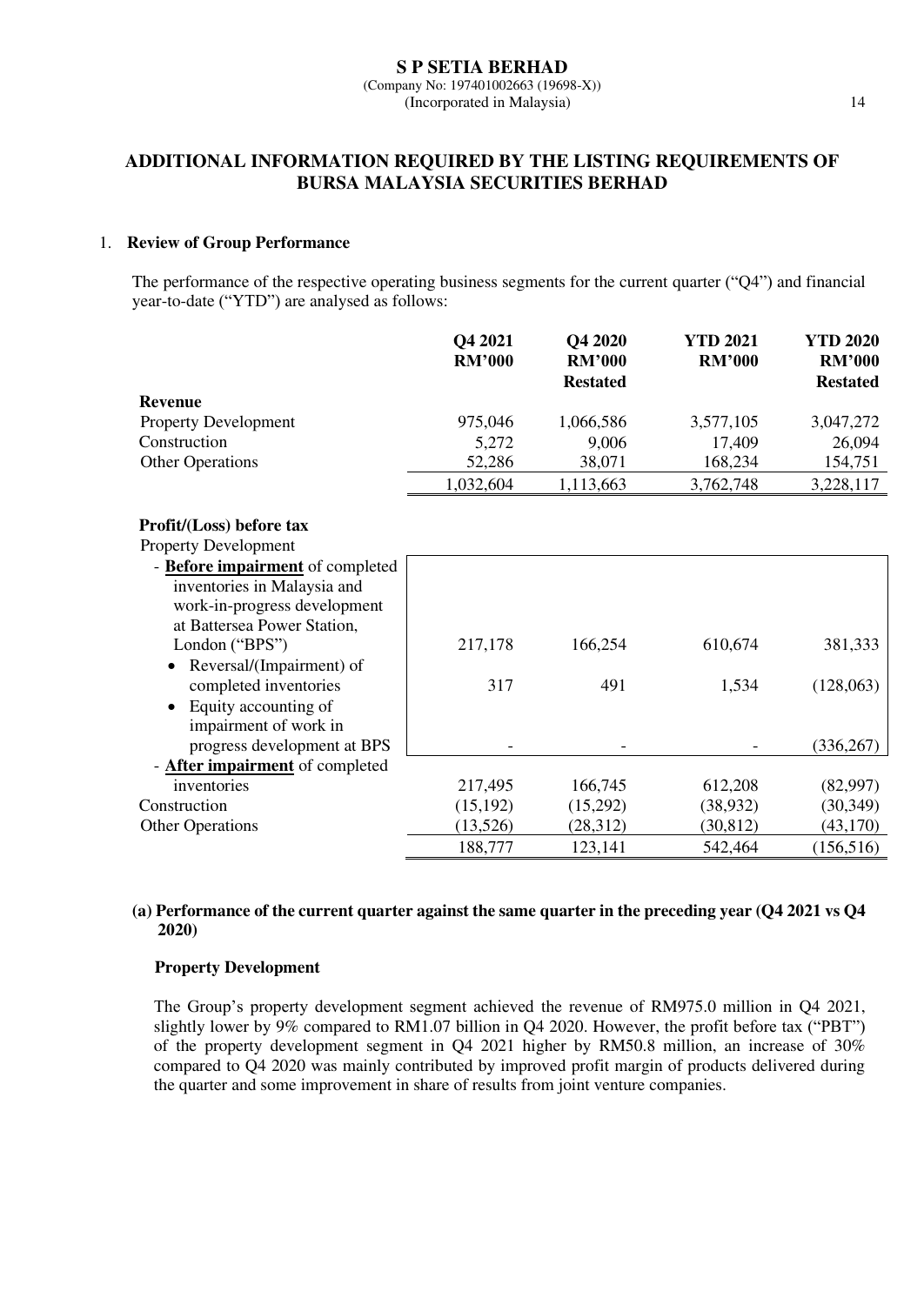#### 1. **Review of Group Performance (continued)**

#### **(a) Performance of the current quarter against the same quarter in the preceding year (Q4 2021 vs Q4 2020) (continued)**

#### **Property Development (continued)**

Under construction and completed projects which contributed to the results include *Setia Alam, Setia Eco Park, Precinct Arundina, Setia Alam Impian* and *Temasya Glenmarie* in Shah Alam, *Setia EcoHill*, *Setia EcoHill 2* and *Setia Mayuri* in Semenyih, *Setia Eco Glades* and *Setia Safiro* in Cyberjaya, *Setia Eco Templer* in Rawang, *Setia Warisan Tropika* in Sepang, *Alam Sutera* in Bukit Jalil, *Alam Damai* in Cheras, *Setia Alamsari* in Bangi, *Bandar Kinrara* in Puchong, *Setia Bayuemas* and *Trio by Setia* in Klang, *Setia Sky Seputeh* in Seputeh, *Bandar Baru Sri Petaling* in Kuala Lumpur, *KL Eco City* at Jalan Bangsar, *Bukit Indah, Setia Indah, Setia Tropika, Setia Eco Cascadia, Setia Business Park I & II, Setia Eco Gardens, Setia Sky 88, Taman Rinting, Taman Pelangi, Taman Pelangi Indah* and *Taman Industri Jaya* in Johor, *Setia Pearl Island, Setia Sky Vista, Setia V Residences, Setia Pinnacle, Setia Sky Ville, Setia Greens* and *Setia Fontaines* in Penang, *Aeropod* in Kota Kinabalu, *EcoXuan* in Vietnam, *Daintree Residence* in Singapore and *Marque Residences* in Melbourne, Australia.

#### **Construction**

The Group's construction arm largely provides intercompany construction services to the Group's property development companies. Revenue from these intercompany services are eliminated at consolidation. Besides, revenue from the construction segment also derived from supply of readymix concrete to the external contractors that serve the property development arm of the Group.

The Group's construction segment recorded revenue of RM5.3 million and loss before tax of RM15.2 million in Q4 2021. The loss before tax was attributable to prolongation costs incurred on some intercompany construction jobs.

### **Other Operations**

Revenue from other operations are mainly contributed by wood-based manufacturing, trading activities, and the operation of investment properties such as office towers, retail malls and convention centres.

Revenue and PBT in Q4 2020 are lower mainly due to the operational activities in investment properties such as convention centre were significantly disrupted by reimposition of Conditional Movement Control Order ("CMCO").

### **(b) Performance of the financial year-to-date, 2021 ("YTD 2021") vs financial year-to-date, 2020 ("YTD 2020")**

#### **Property Development**

The Group recorded a revenue of RM3.58 billion and PBT of RM612.2 million, both are higher than the corresponding year-to-date in the preceding year. The property market shown encouraging recovery following the relaxation of movement restrictions and stimulated by Home Ownership Campaign (HOC) introduced by the Malaysian government with the aim to encourage homeownership which ended on 31 December 2021. The lower revenue and PBT for the preceding YTD 2020 were due to the impairment of completed inventories, the equity accounting of impairment of work in progress development at BPS and the disruption of site progress due to more severe movement control imposed by the government.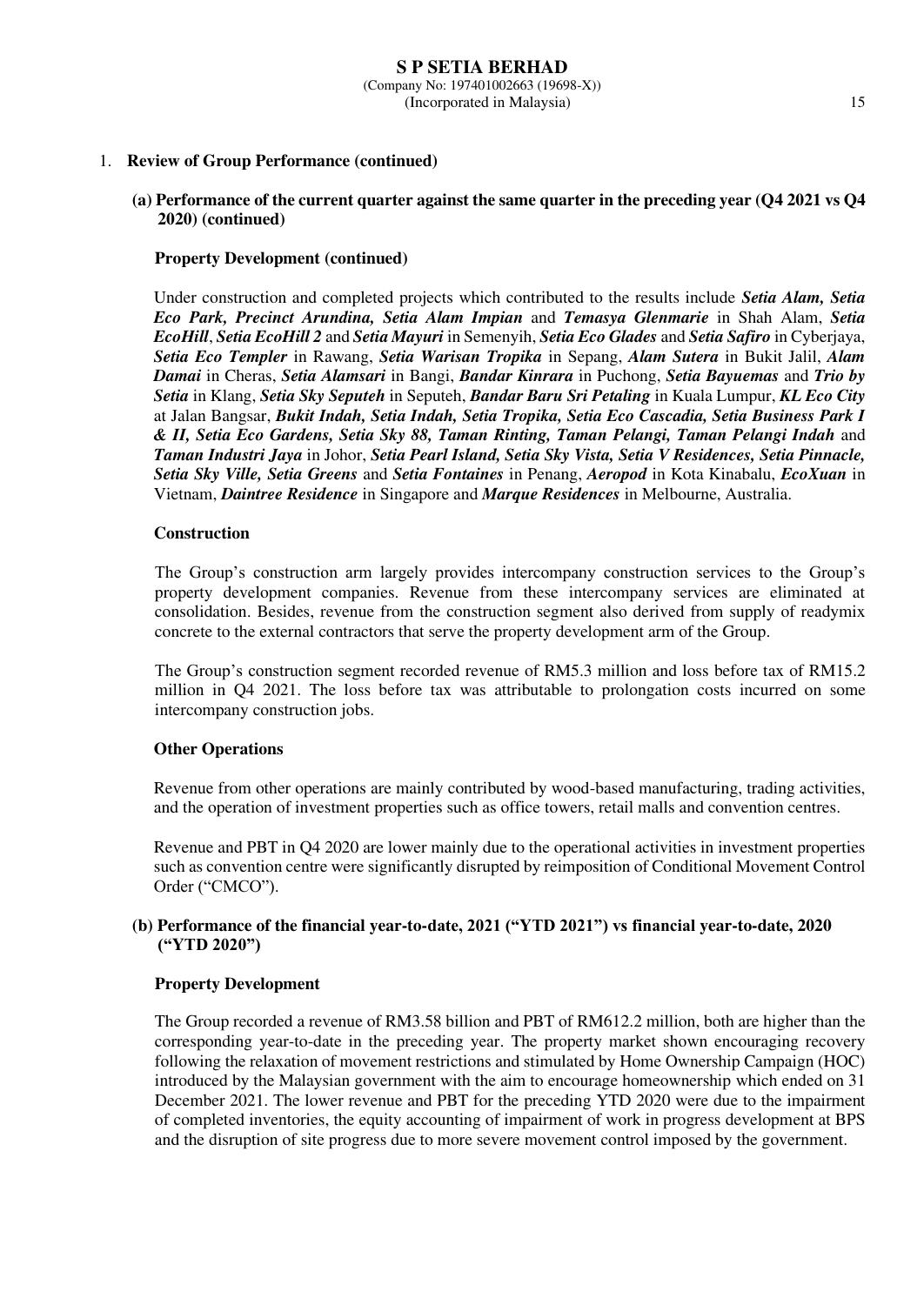#### 1. **Review of Group Performance (continued)**

### **(b) Performance of the financial year-to-date, 2021 ("YTD 2021") vs financial year-to-date, 2020 ("YTD 2020") (continued)**

#### **Construction**

The Group's construction arm largely provides intercompany construction services to the Group's property development companies. Revenue from these intercompany services are eliminated at consolidation. Besides, revenue from the construction segment is also derived from supply of readymix concrete to the external contractors that serve the property development arm of the Group.

The Group's construction segment recorded revenue of RM17.4 million and loss before tax of RM38.9 million in YTD 2021 resulted from additional costs incurred on the intercompany construction jobs.

#### **Other Operations**

Revenue from other operations are mainly contributed by wood-based manufacturing, trading activities, and the operation of investment properties such as office towers, retail malls and convention centres.

### 2. **Material Changes in the Quarterly Results ("Q4 2021") compared to the results of the Preceding Quarter ("Q3 2021")**

The Group's PBT for Q4 2021 of RM188.8 million is higher than the PBT for Q3 2021 of RM52.3 million, as development activities regained momentum post Movement Control Order 3.0 ("MCO 3.0").

#### 3. **Prospects for Financial Year Ending 31 December 2022 ("FY2022")**

S P Setia recorded another year of unsurpassed sales performance of RM4.26 billion in FY2021 and has outperformed its original sales target of RM3.80 billion, fortifying its position as the top property developer in terms of sales.

The main contribution of its sales came from the Central region with RM2.92 billion, followed by RM556 million from the Southern region while the international regions collectively registered sales of RM762 million. Notably in the Klang Valley, its residential properties in established townships such as Bandar Setia Alam and Bandar Kinrara garnered solid take up rates in the final quarter of 2021. The government's move in heeding the *rakyat's* needs by extending the Home Ownership Campaign ("HOC") to end-2021 also augured well for the Group, where it managed to clear RM754 million worth of its completed inventories during the year.

In Q4FY2021, the Group launched more landed properties totalling a Gross Development Value ("GDV") of RM729 million based on the continuous demand observed. The first phase of the exclusive two- and threestorey semi-detached homes in Penang Island were among them. Priced above RM1 million per unit, the project has successfully obtained more than 80% take up rate. On the global front, our Group gained a stronger brand foothold when all the units in the Daintree Residence project in Singapore were sold out. Similarly, over in Eco Lakes Vietnam, the residential properties with combined GDV of RM133 million launched in Q4FY2021 garnered a 100% take-up rate.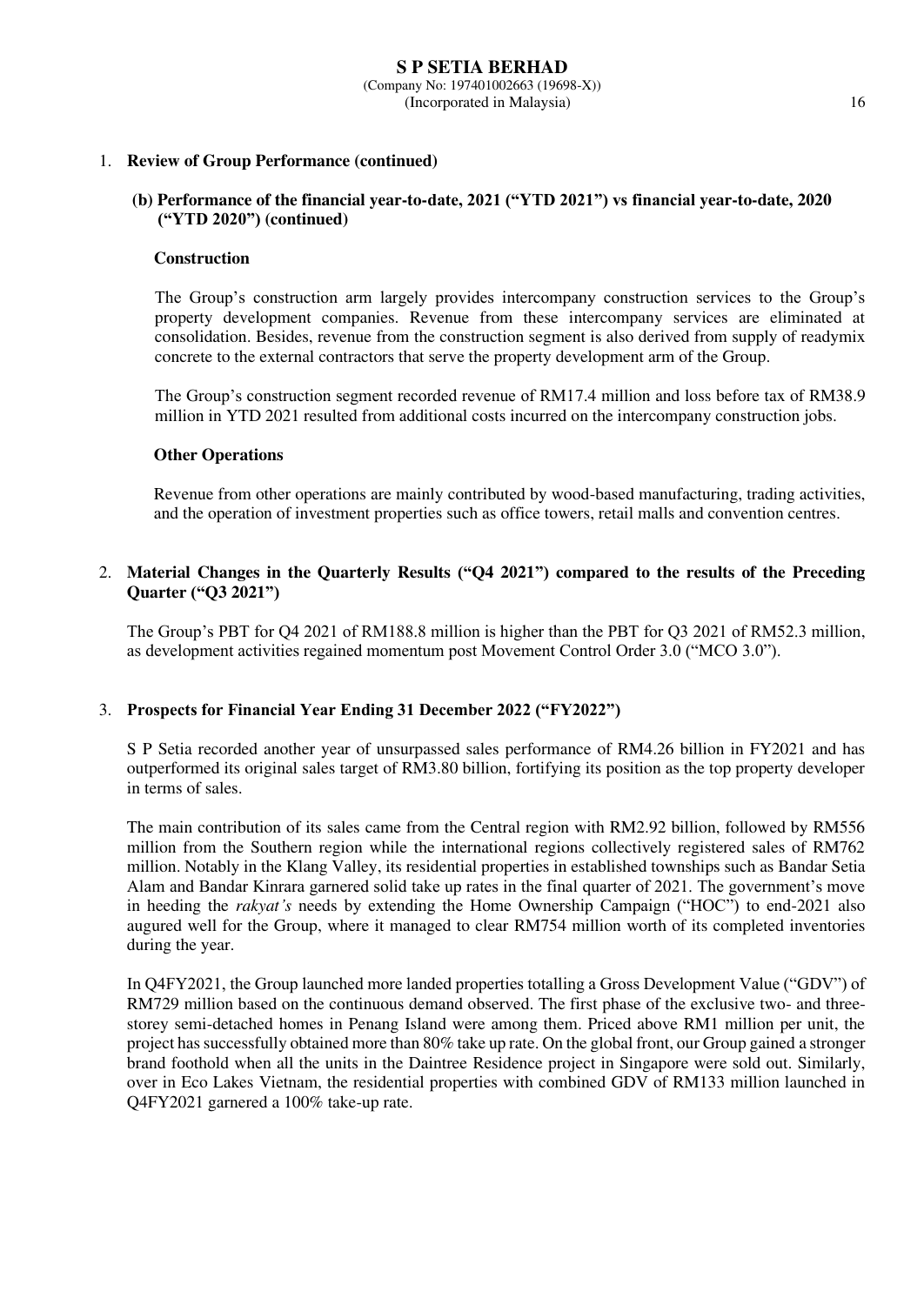### 3. **Prospects for Financial Year Ending 31 December 2022 ("FY2022") (continued)**

Moving into FY2022, the Group anticipates gradual improvement to the Malaysian economy, underpinned by the continued increase in global demand and higher private sector expenditure. The headline inflation is expected to edge marginally upwards due to the disruptions caused by the global supply chain. However, the improvement in overall income, employment conditions and consumer sentiments are expected to lift household spending which augurs well for the property sector.

In view of these positive sentiments, the Group set a sales target of RM4.0 billion for FY2022 and intends to roll out RM4.0 billion worth of new launches focusing primarily on landed residential projects in Setia Alam, Setia Eco Glades, Setia Safiro, Setia Alam Impian, Bandar Kinrara, Setia Bayuemas, Setia Ecohill & Ecohill 2, Setia Eco Park and Setia Warisan Tropika in Central region, Setia Indah, Taman Rinting and Taman Pelangi Indah in the Southern region and Setia Fontaines in the Northern region.

The Group had also recently announced its first venture into healthcare as part of its strategy to explore a business complementary to its core property development segment. Through its wholly owned subsidiary Setia HC Ventures Sdn. Bhd., it has signed an agreement with Qualitas Medical Group Sdn. Bhd., intending to develop and operate an ambulatory care centre in Setia Alam.

As at 31 December 2021, the Group is anchored by 48 on-going projects, an effective remaining land banks of 7,237 acres with a GDV of RM122.4 billion. Its unbilled sales which stands at RM10.2 billion, will provide earnings visibility in the short to mid- term to the Group.

#### 4. **Variance of Actual Profit from Forecast Profit**

Not applicable as no profit forecast was published.

#### 5. **Income Tax**

|                     | Q4 2021<br><b>RM'000</b> | Q4 2020<br><b>RM'000</b><br><b>Restated</b> | <b>YTD 2021</b><br><b>RM'000</b> | <b>YTD 2020</b><br><b>RM'000</b><br><b>Restated</b> |
|---------------------|--------------------------|---------------------------------------------|----------------------------------|-----------------------------------------------------|
| Taxation            |                          |                                             |                                  |                                                     |
| - current taxation  | 23,040                   | 45,870                                      | 199,710                          | 145,696                                             |
| - deferred taxation | 39,099                   | (6,444)                                     | (4,591)                          | (57, 667)                                           |
|                     | 62,139                   | 39,426                                      | 195,119                          | 88,029                                              |

The Group's effective tax rate (excluding share of results of joint ventures and associated companies) for the financial year is higher than the statutory tax rate mainly due to certain non-tax deductible expenses.

### 6. **Status of Corporate Proposals**

There was no corporate proposal announced but not completed as at 21 February 2022 (being the latest practicable date which is not earlier than 7 days from the date of issuance of this condensed financial report).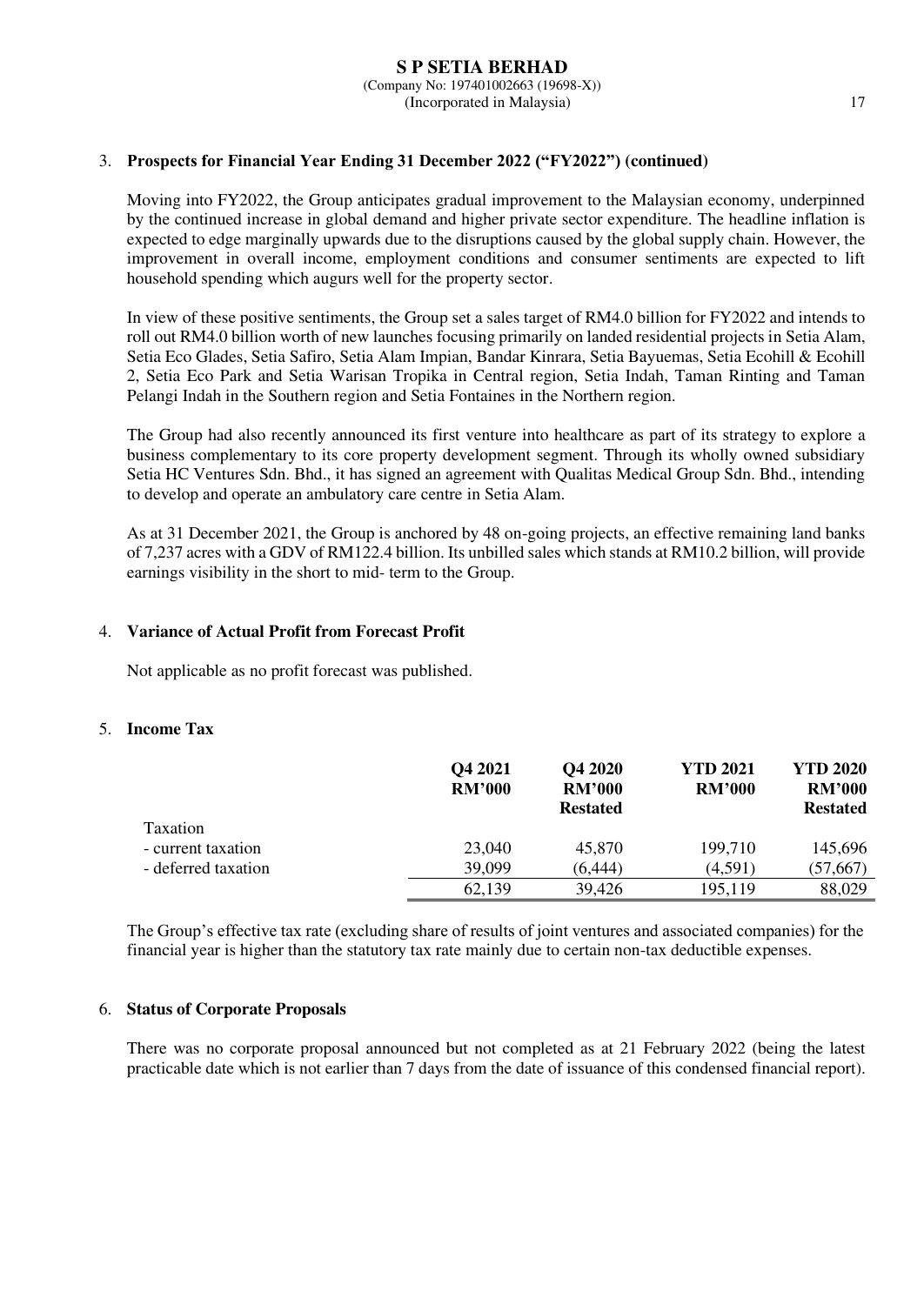### 7. **Group Borrowings and Debt Securities**

Total group borrowings and debt securities as at 31 December 2021 were as follows:

|                                         | <b>Secured</b><br><b>RM'000</b> | <b>Unsecured</b><br><b>RM'000</b> | <b>Total</b><br><b>RM'000</b> |
|-----------------------------------------|---------------------------------|-----------------------------------|-------------------------------|
| Short-term borrowings - Islamic         | 549,087                         | 998, 363                          | 1,547,450                     |
| Short-term borrowings - Conventional    | 1,309,928                       | 389,853                           | 1,699,781                     |
| Long-term borrowings - Islamic          | 2,367,264                       | 2,925,305                         | 5,292,569                     |
| Long-term borrowings - Conventional     | 2,448,611                       | 1,567,461                         | 4,016,072                     |
| Redeemable cumulative preference shares |                                 | 37,965                            | 37,965                        |
|                                         | 6,674,890                       | 5,918,947                         | 12,593,837                    |

Currency exposure profile of group borrowings and debt securities were as follows:

|                            | <b>Secured</b><br><b>RM'000</b> | <b>Unsecured</b><br><b>RM'000</b> | <b>Total</b><br><b>RM'000</b> |
|----------------------------|---------------------------------|-----------------------------------|-------------------------------|
| <b>Malaysian Ringgit</b>   | 4,988,892                       | 4,084,452                         | 9,073,344                     |
| <b>Great British Pound</b> |                                 | 1,694,035                         | 1,694,035                     |
| Australian Dollar          | 1,312,363                       |                                   | 1,312,363                     |
| Singapore Dollar           | 334,122                         |                                   | 334,122                       |
| United States Dollar       |                                 | 140,460                           | 140,460                       |
| Japanese Yen               | 39,513                          |                                   | 39,513                        |
|                            | 6,674,890                       | 5,918,947                         | 12,593,837                    |

### 8. **Material Litigation**

The Group was not engaged in any material litigation as at 21 February 2022 (being the latest practicable date which is not earlier than 7 days from the date of issuance of this condensed financial report).

### 9. **Dividends Declared**

(a) The Board of Directors has declared dividends in respect of the financial year ended 31 December 2021.

- (i) Amount per share : Single tier dividend of 0.65 sen per share
	-
- (ii) Date payable : To be determined later
	-
- (iii) In respect of deposited securities, entitlement to dividends will be determined on the basis of the record of depositors as at a date to be determined later

There were no ordinary shares dividends declared in the previous corresponding financial year.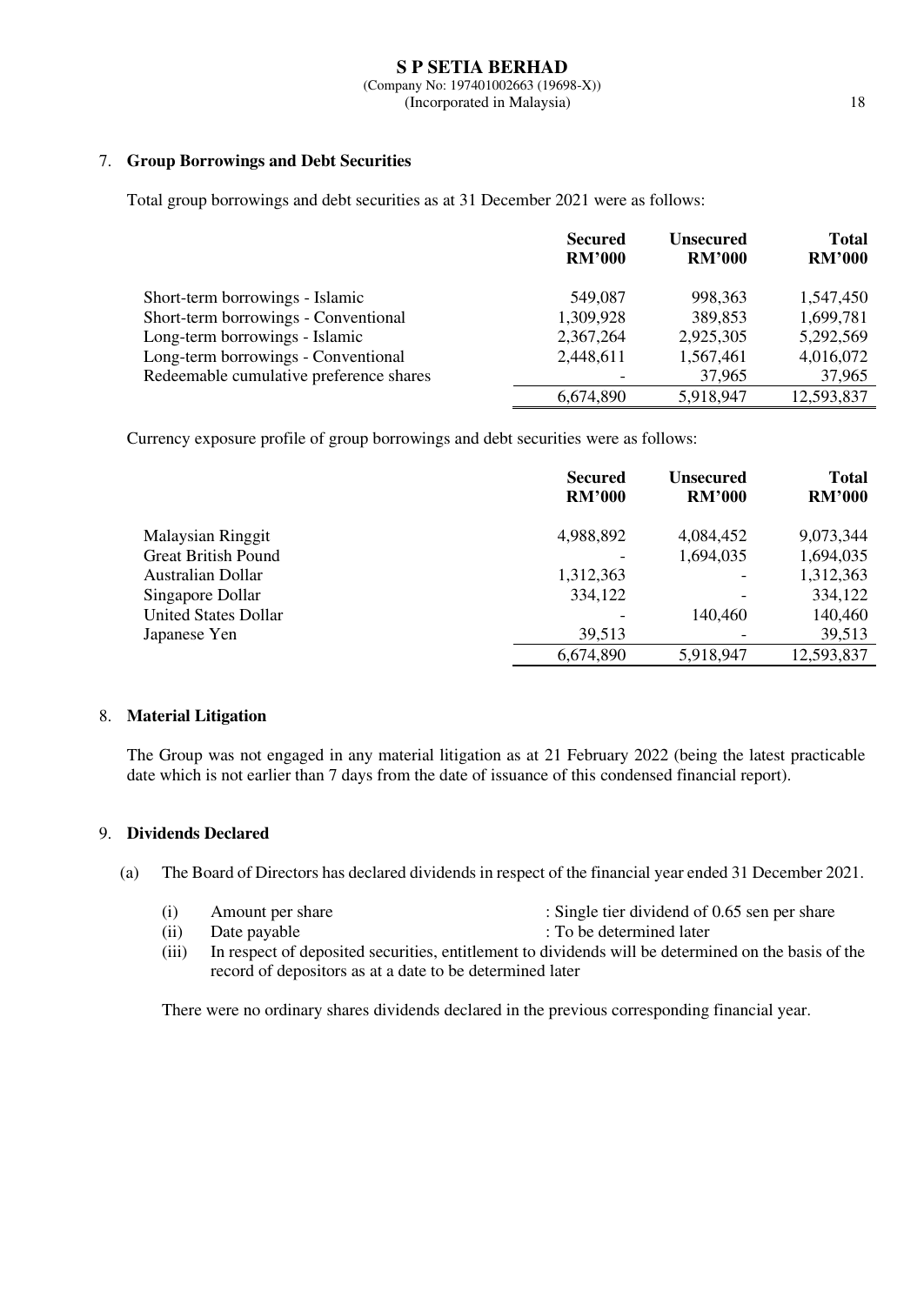#### 9. **Dividends Declared (continued)**

(b) The Board of Directors has declared preferential dividends in respect of the financial period from 1 July 2021 to 31 December 2021, for the RCPS-i A and RCPS-i B.

| (i)   | Preferential dividend rate            |                                                                                                                         |
|-------|---------------------------------------|-------------------------------------------------------------------------------------------------------------------------|
|       | - RCPS-i A                            | $: 6.49\%$ per annum                                                                                                    |
|       | - RCPS-i B                            | : $5.93\%$ per annum                                                                                                    |
| (ii)  | Previous corresponding financial year |                                                                                                                         |
|       | - RCPS-i A                            | $: 6.49\%$ per annum                                                                                                    |
|       | - RCPS-i B                            | : $5.93\%$ per annum                                                                                                    |
| (iii) | Date payable                          | : To be determined later                                                                                                |
|       | $\alpha \sim 1$                       | $\overline{a}$ , and $\overline{a}$ , and $\overline{a}$ , and $\overline{a}$ , and $\overline{a}$ , and $\overline{a}$ |

(iv) In respect of deposited securities, entitlement to dividends will be determined on the basis of the record of depositors as at a date to be determined later.

#### 10. **Earnings Per Share Attributable To Owners of The Company**

### Basic Earnings Per Share

The basic earnings per share for the period/year is calculated by dividing the Group's profit/loss attributable to owners of the Company adjusted for the effects of RCPS-i A and RCPS-i B preferential dividends declared during the period/year, divided by the weighted average number of shares in issue, as follows:

|                                        | Q4 2021<br>000' | Q4 2020<br>$900^\circ$ | <b>YTD 2021</b><br>000 | <b>YTD 2020</b><br>900 |
|----------------------------------------|-----------------|------------------------|------------------------|------------------------|
|                                        |                 | <b>Restated</b>        |                        | <b>Restated</b>        |
| Profit/(Loss) attributable to owners   |                 |                        |                        |                        |
| of the Company (RM)                    | 123,315         | 56,503                 | 284,365                | (320, 747)             |
| - RCPS-i A preferential dividends (RM) |                 |                        | (70,654)               | (70, 654)              |
| - RCPS-i B preferential dividends (RM) |                 |                        | (61, 388)              | (61, 394)              |
| Adjusted profit/(loss) attributable    |                 |                        |                        |                        |
| to owners of the Company (RM)          | 123,315         | 56,503                 | 152,323                | (452, 795)             |
| Number of ordinary shares at           |                 |                        |                        |                        |
| beginning of the period/year           | 4,056,733       | 4,056,710              | 4,056,733              | 4,042,481              |
| Weighted average effect of shares      |                 |                        |                        |                        |
| issued pursuant to:                    |                 |                        |                        |                        |
| - Vesting of ESGP                      | 20,336          |                        | 5,126                  | 6,804                  |
| - Exercise of ESOS                     | 652             |                        | 164                    |                        |
| - Conversion of RCPS-i B into          |                 |                        |                        |                        |
| ordinary shares                        |                 | 22                     |                        | 5                      |
| Weighted average number of             |                 |                        |                        |                        |
| ordinary shares                        | 4,077,721       | 4,056,732              | 4,062,023              | 4,049,290              |
| Basic earnings/(loss) per share (sen)  | 3.02            | 1.39                   | 3.75                   | (11.18)                |